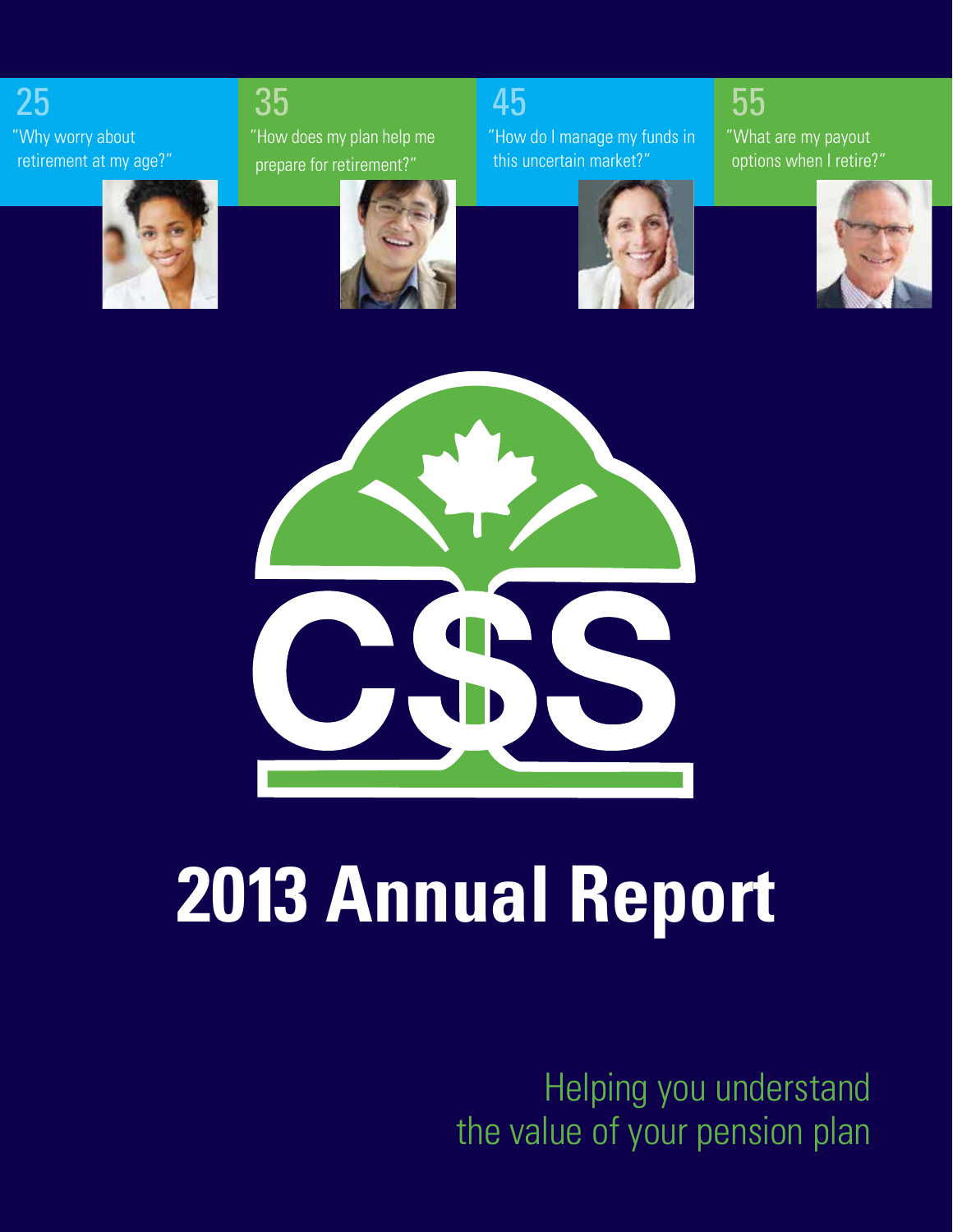"The Board is extremely happy with the overall performance of the Plan in 2013, as well as the work that was completed on our longterm strategic plan."

### What's inside?

| What happened in world markets?  4                         |
|------------------------------------------------------------|
| How did the markets affect the Plan's fund performance? 4  |
| What is our investment strategy?  5                        |
|                                                            |
|                                                            |
| How did our investment managers perform in 2013? 6         |
|                                                            |
| What is the status of the Pensions Fund? 7                 |
|                                                            |
|                                                            |
| How many members belong to the CSS Pension Plan? 8         |
|                                                            |
| Working toward retirement: what resources will you need? 9 |
|                                                            |
|                                                            |
| Who's overseeing and managing your Plan?  10               |
|                                                            |
| The CSS Pension Plan Staff11                               |
|                                                            |
|                                                            |
|                                                            |
|                                                            |
|                                                            |

This annual report summarizes how the CSS Pension Plan fared during 2013, and gives you information about the people who oversee and manage your Plan.

It is distributed to all contributing members, retirees receiving a monthly income directly from the Plan, and former employees of member organizations who still have funds in the Plan. If you have any questions, please feel free to call or email – contact information is given on the Plan website (https://www.csspen.com/contact/).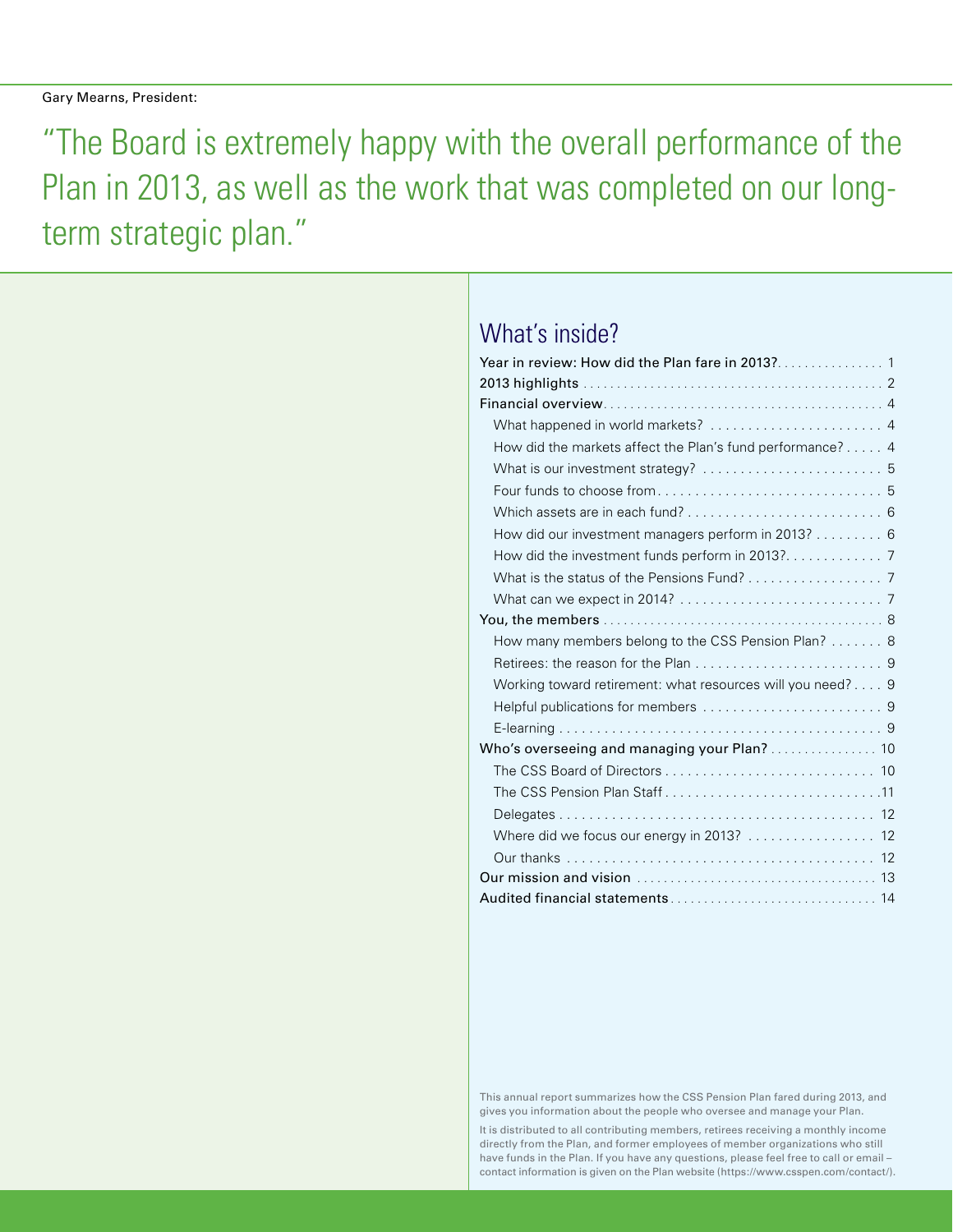

# Year in review: How did the Plan fare in 2013?

Equities had a strong performance in 2013, while bonds posted negative returns for the year. As a result, the Balanced Fund (the default option) and Equity Fund posted positive returns, and the Bond Fund had a slight negative return.

### What was newsworthy in 2013?

Carrying over from a Board resolution in 2012, an emerging markets equity manager was identified and funded in 2013. Also, two potential investment initiatives for the Pensions Fund were studied.

The Plan conducted a number of Employer Focus Group sessions with some of its larger employer members in the fall. Subsequently, an electronic employer survey was also conducted covering a larger group of the employer membership. The purpose of both was to obtain feedback on the Plan's communication vehicles and messages.

A major Information and Communication Technology (ICT) project to renew the Plan's network infrastructure was completed as well as a code audit of the Pension Administration System in 2013.

More detailed information can be found on page 12.

### The CSS Pension Plan and you

We know your pension plan is important to you, and the Board, Management and Staff of the CSS Pension Plan are here to help you reach your retirement goals.

However, you are in the driver's seat on your "Road to Retirement". It's up to you to create a plan, regularly review it, and make appropriate investment decisions to achieve your longterm goals. We provide many of the tools you'll need: individual consultations and retirement income illustrations; personalized annual statements; retirement planning seminars and workshops; and a comprehensive website.

Brent Godson, Investment Manager:

"The probability we are in an extended period of slow economic growth and low investment returns remains a risk. Members should be mindful of this risk in their retirement planning."

Bill Turnbull, General Manager:

"While 2013 was another good year for the Plan and its members, we have no time to rest on our laurels."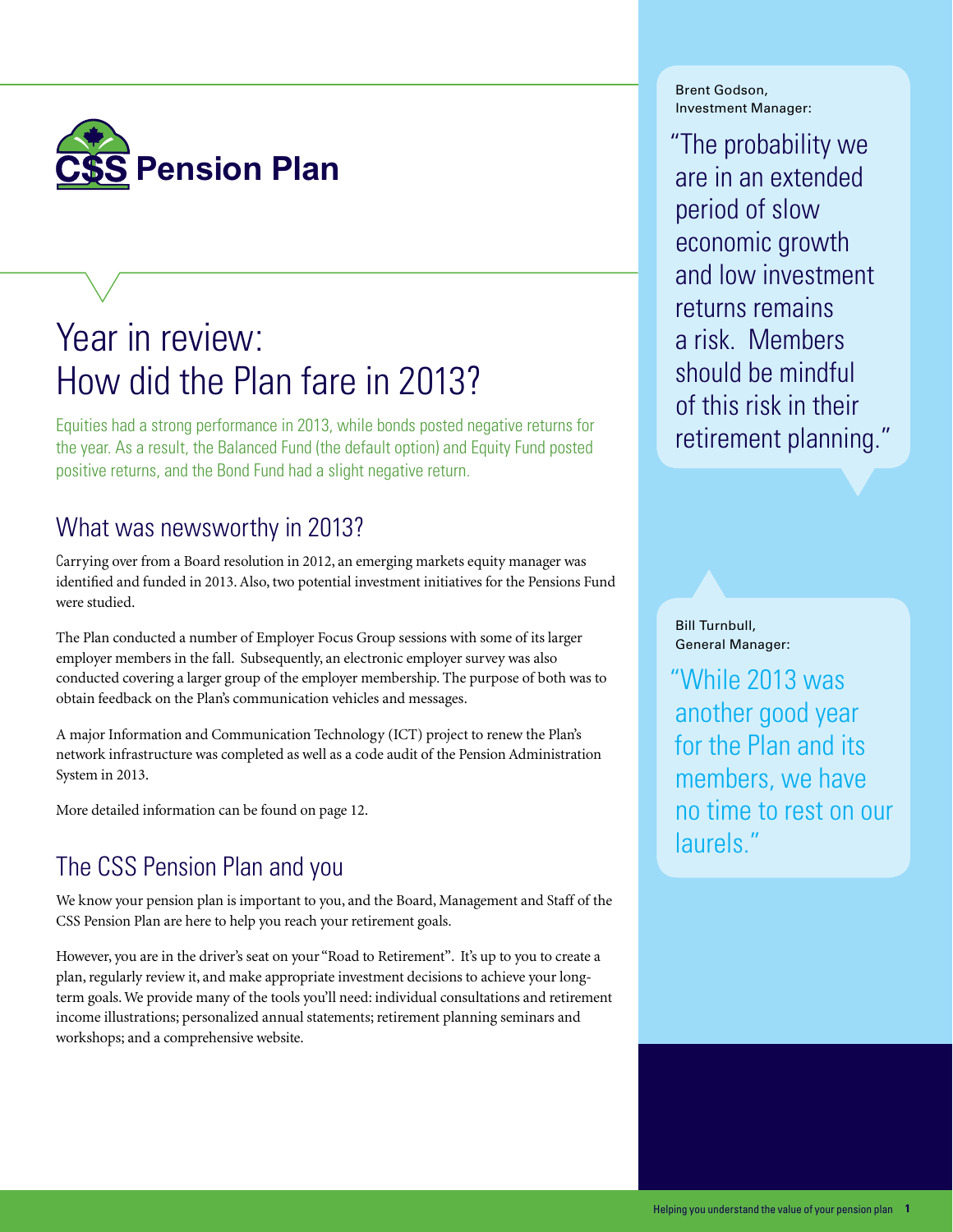# 2013 highlights

### Three of the four investment funds posted positive returns

The Plan's default investment option, the Balanced Fund posted a return of 16.36%, while the Money Market Fund returned 1.08%, the Bond Fund -1.82% and the Equity Fund 28.10%.

With four investment funds to choose from, members have the flexibility to set their own mix between equities and bonds if they wish. As members approach retirement they need to pay close attention as to how their pension funds are invested.

### What were the Plan's net assets?

At the end of 2013, the combined net assets of the four funds in the Plan – Money Market, Bond, Balanced and Equity Funds – totalled \$3,073,734,000. That total represents an increase of \$393,848,000 over 2012. The chart below shows the net assets in each fund.



#### **What went out of the Plan in transfers and repayments?**

**2013:** 2,150 terminated and retired members transferred approximately \$106.2 million out of the Plan.

**2012:** 2,408 terminated and retired members transferred approximately \$120.2 million out of the Plan.

### 2013 fund returns

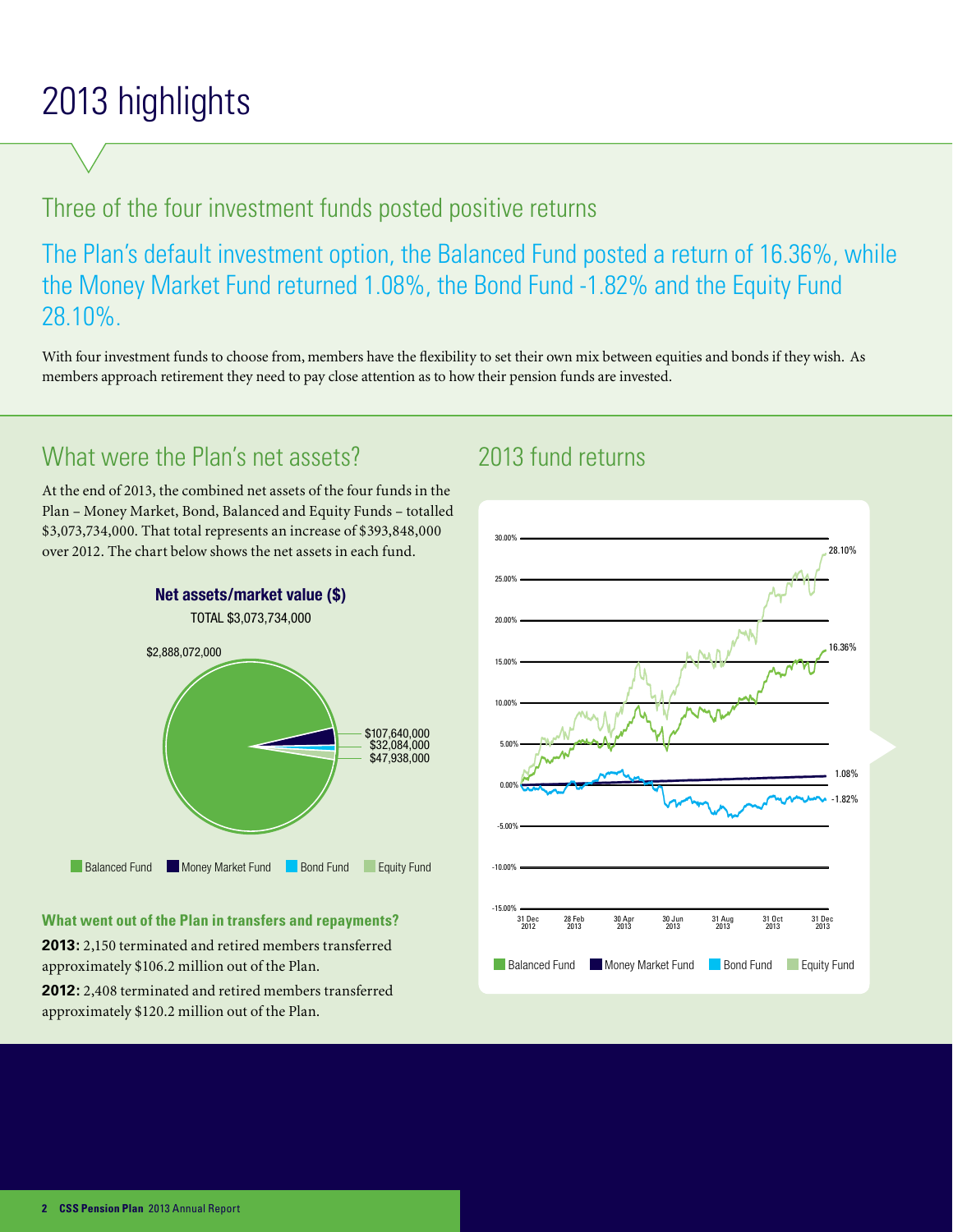### A losing year for bonds

Although a bond will typically pay coupon interest until maturity and return the investor's principal at maturity, prior to its maturity it is still possible for the price of that bond to fall. This tends to happen when interest rates are expected to rise, as occurred in 2013. This expectation was due to a concern by bond investors over how and when the U.S. Federal Reserve might start to taper its bond buying program, known as Quantitative Easing.

### Fund return profiles

-35%







**Equity Fund**



\*Benchmark Returns

### There's more information online at www.csspen.com

2004 2005 2006 2007 2008 2009 2010 2011 2012 2013

Check the Quarterly Updates on the CSS Pension Plan website for more detailed information on the investment markets.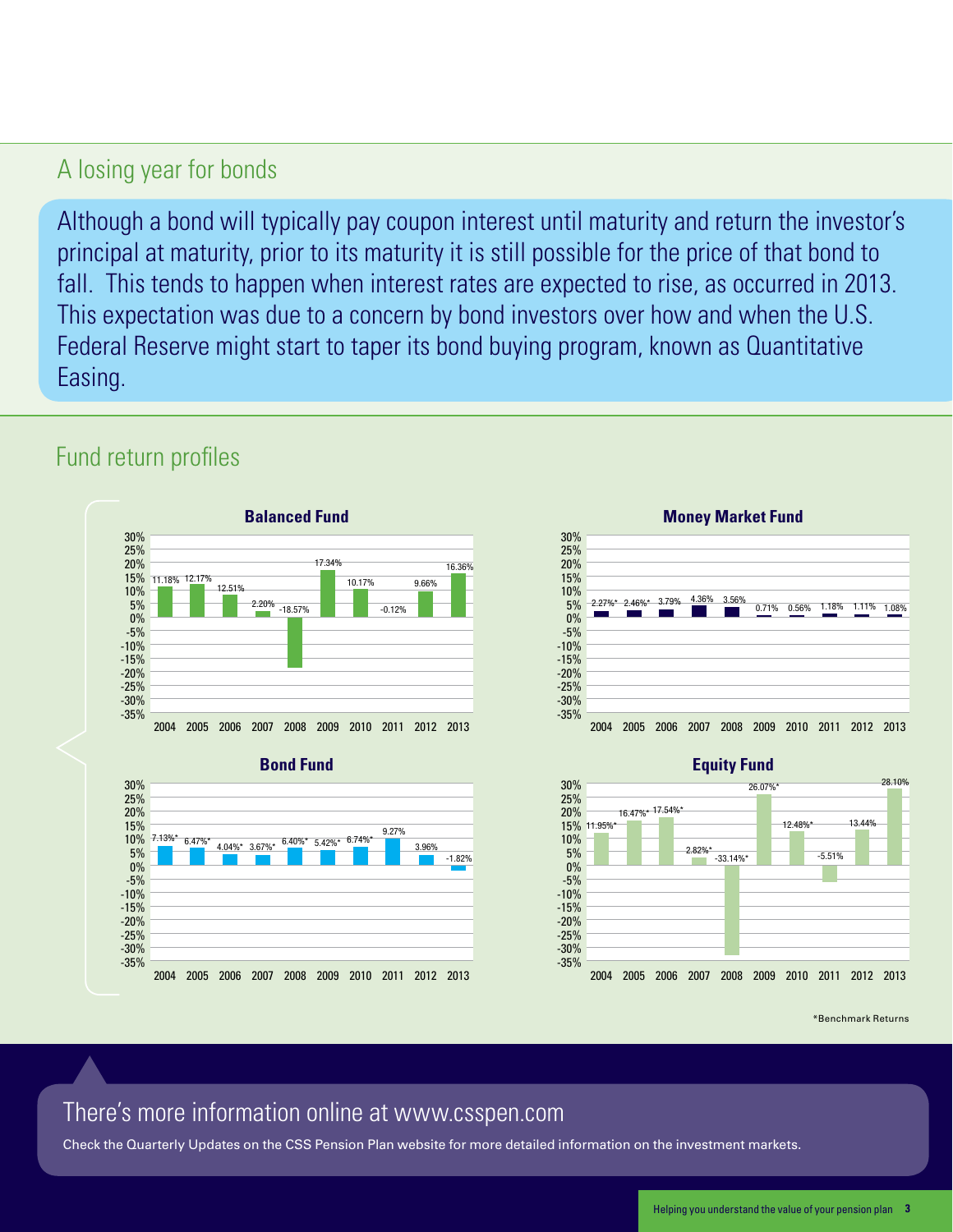#### COMMON TERMS

S&P 500 – Standard and Poors 500, an index made up of five hundred different stocks. It is the benchmark of the overall market and frequently used as the standard of comparison in terms of investment performance.

TSX – Toronto Stock Exchange

MSCI Emerging Markets index – created by Morgan Stanley Capital International to measure equity market performance in global emerging markets. It consists of indexes in 26 emerging economies: Argentina, Brazil, Chile, China, Colombia, Czech Republic, Egypt, Hungary, India, Indonesia, Israel, Jordan, Korea, Malaysia, Mexico, Morocco, Pakistan, Peru, Philippines, Poland, Russia, South Africa, Taiwan, Thailand, Turkey and Venezuela.

MSCI EAFE Index – abbreviation for the Morgan Stanley Capital International Europe, Australasia and Far East developed markets index. The index measures performance in developed international markets outside of North America.

Efficient market  $-$  one in which the price reflects all the available information and the investor will experience few surprises.

**Passive investing**  $-$  a strategy in which the investor tries to match the performance of an externally specified market index by holding securities that replicate that index. The idea is to minimize investing fees and avoid the consequences of under performing the market. In contrast, active investing is a strategy in which the investor uses forecasting skills, such as stock picking and market timing, in an attempt to outperform the relevant market index.

Currency hedging – is a strategy to reduce the risk of adverse movements in currency exchange rates on foreign investments held in the portfolio.

DEX 91 day T-Bill Index – measures the return attributable to 91-day Treasury Bills, a measure of the short-term investment market.

DEX Universe Bond Index – is designed to be a broad measure of the Canadian investmentgrade fixed income market returns.

# Financial overview

### What happened in world markets?

Despite the concerns of a U.S. fiscal impasse, a slowing Chinese economy, and continued Eurozone weakness going into 2013, global equity markets produced another good year for investors.

For bond investors however, 2013 was more difficult as yields moved higher and Canadian bond portfolio's experienced weak or negative returns.

#### **Equity markets**

Developed Market indices produced strong double digit returns as Europe emerged from recession and the economic signals in the U.S. continued to be positive. The MSCI EAFE index was up 26.93% (local currency), while the S&P 500 index posted a 32.39% (USD) return on the year.

Emerging Markets were not as positive as slowing economies together with inflation and current account deficit concerns impacted equity markets. The MSCI Emerging Market Index ended the year with a 3.44% (local currency) return.

Here in Canada, equity markets continued to trail other developed markets as weak commodity prices were a drag on the heavyweight Materials and Energy sectors. The S& P TSX index recorded a 12.99% return.

#### **Fixed Income Markets**

Central Banks, including the Bank of Canada, continued to keep interest rates low to stimulate economic recovery. In fact, world markets became even more accommodative as Japan announced a quantitative easing program and Europe cut rates further.

Here in Canada, the combination of very low rates and rising yields produced negative returns on the year for bond investors. The market as defined by the DEX Universe Bond Index produced a return of -1.19% in 2013.

#### **The Canadian Dollar**

The Canadian Dollar's performance was a significant story for investors in 2013 as the dollar fell against most developed market currencies.

The weak performance is most evident relative to the U.S. dollar where it declined 6.90% on the year. The declining dollar meant foreign equity returns were enhanced. For example, the S&P 500 Index return in Canadian dollars was 41.27% compared to 32.39% in U.S. dollars.

### How did markets affect the Plan's fund performance?

Fund returns are largely determined by the asset allocation of each of the Plan's funds and how those asset classes (equities, bonds, and short term) performed.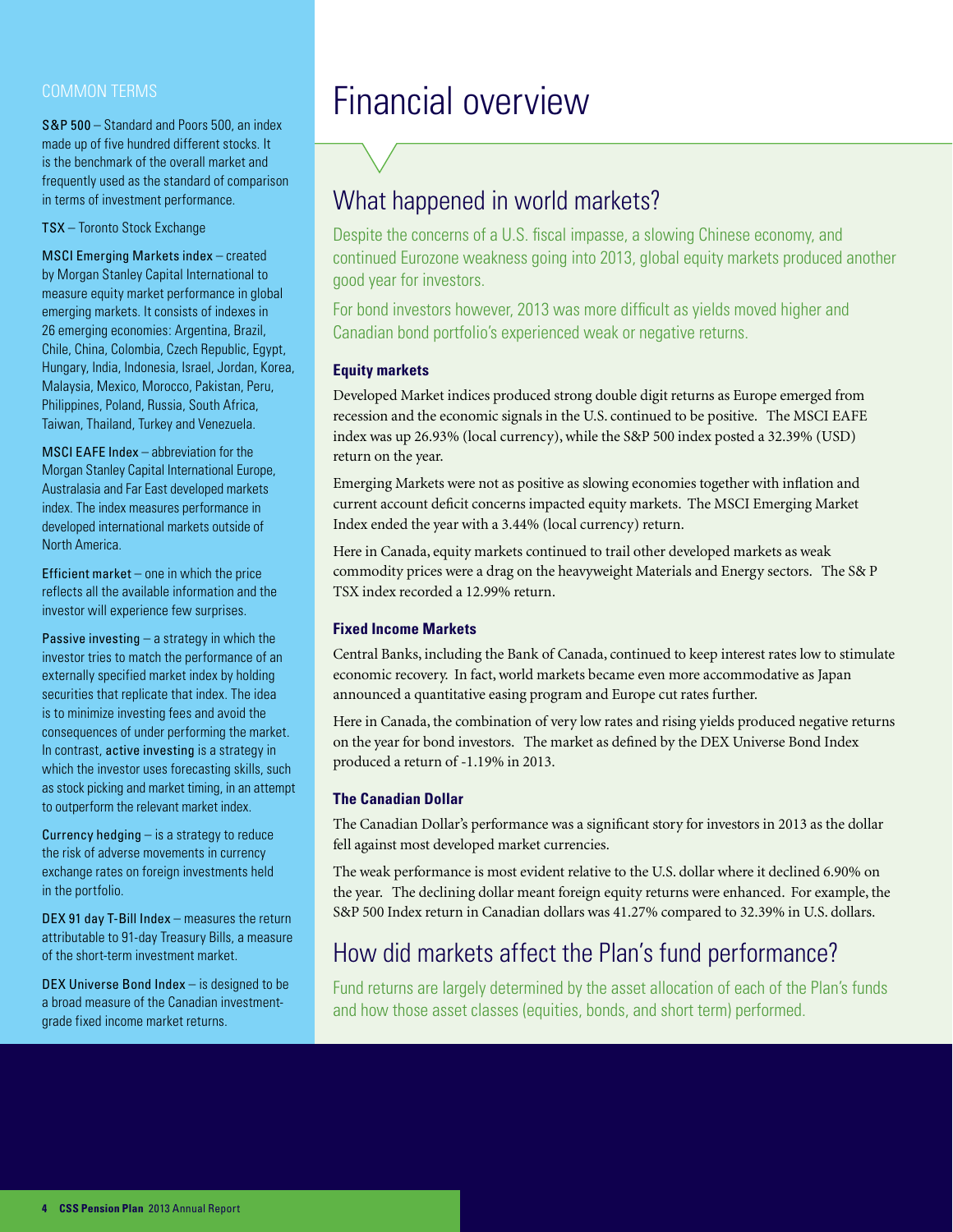Other factors that influence returns include the portfolio's allocation to countries, industrial sectors and individual securities within those asset classes, and the performance of the Canadian dollar against the currency of the country in which our investments are made.

#### **Equity Fund**

The Equity Fund produced a return of 28.10% (Real Return 26.90%). The Plan's diversification of its equity portfolio outside of Canada again served its membership well, as foreign equity holdings outpaced the Canadian market. The Plan allocates approximately two thirds of its equity holdings to markets outside of Canada.

#### **Bond Fund**

The Bond Fund's return of -1.82% (Real Return -3.02%) trailed the Canadian bond market as the Plan's active manager underperformed on the year. The Plan's passive manager closely tracked the market as expected.

#### **Money Market Fund**

The Money Market Fund's return of 1.08% (Real Return -0.12%) continued to reflect the Bank of Canada's low interest rate policy.

#### **Balanced Fund**

The Balanced Fund which targets 60% equity, 38% bond, and 2% short term investments produced a return of 16.36% (Real return 15.16%).

The weakening of the Canadian dollar against the majority of the Fund's foreign denominated holdings enhanced returns in 2013. However, the Plan's currency hedging program did limit the total value added from currency effects.

### What is our investment strategy?

The Plan seeks to construct prudent portfolios with risk/return profiles suitable for the accumulation of retirement savings over the long term. Portfolio construction is also affected by quality and concentration constraints, the Plan's demographic characteristics and liquidity requirements.

The Fund choices provided by the Plan are designed to serve the needs of members with varying return objectives and levels of risk tolerance. Through asset class diversification, professional management, automatic rebalancing and low cost, the Balanced Fund is expected to exhibit a moderate risk/return profile suitable for a typical retirement saver. However, members can also tailor their pension investments to their individual needs by investing in all or any of the Bond, Equity, and Money Market Funds.

We employ both active and passive investing strategies because some capital markets are more efficient than others. Where opportunities exist, therefore, we attempt to add to market returns through active management.

To increase available investment opportunities and to increase diversification, the Plan holds foreign investments. These foreign investments are exposed to gains and losses caused by currency movements. While we believe that currency exposure can provide additional diversification benefits, we manage the additional volatility that can result through a dynamic currency hedging strategy.

### Four Funds to choose from

The Equity Fund contains mainly publically traded stocks from around the world. It is managed by six different managers in seven different mandates. The currency exposures that result from holding foreign equities in the fund are dynamically hedged to reduce the volatility caused by exchange rate fluctuations. In 2013, an Emerging Market Equities mandate was added to the Fund. The Fund is expected to produce higher average returns than the Balanced Fund over the long term, but with larger and more frequent short term losses.

The Bond Fund contains mostly Canadian fixed income investments. It is managed by two managers, one of whom employees an active management strategy, and the other, a passive strategy. In 2013, Canadian bonds produced their first loss since 2002 as bond prices fell by more than the interest earned during the year. The Fund is expected to produce lower average returns than the Balanced Fund over the long term with less risk of short term losses.

The Balanced Fund remains the Plan's default fund. Its benchmark target is approximately 60% equities and 40% fixed income. If you don't provide the Plan with investment instructions to allocate your pension funds elsewhere, they will be invested in the Balanced Fund. The risk/return profile of the Balanced Fund is somewhere between that of the Equity Fund and Bond Fund. This fund is expected to produce moderate long term growth with occasional short term losses.

The Money Market Fund continues to be the Plan's lowest risk / lowest return option. It will typically produce a return similar to prevailing short term interest rates in Canada. With the Bank of Canada maintaining its target for the overnight rate at 1% in 2013, this fund continued to produce a very modest return.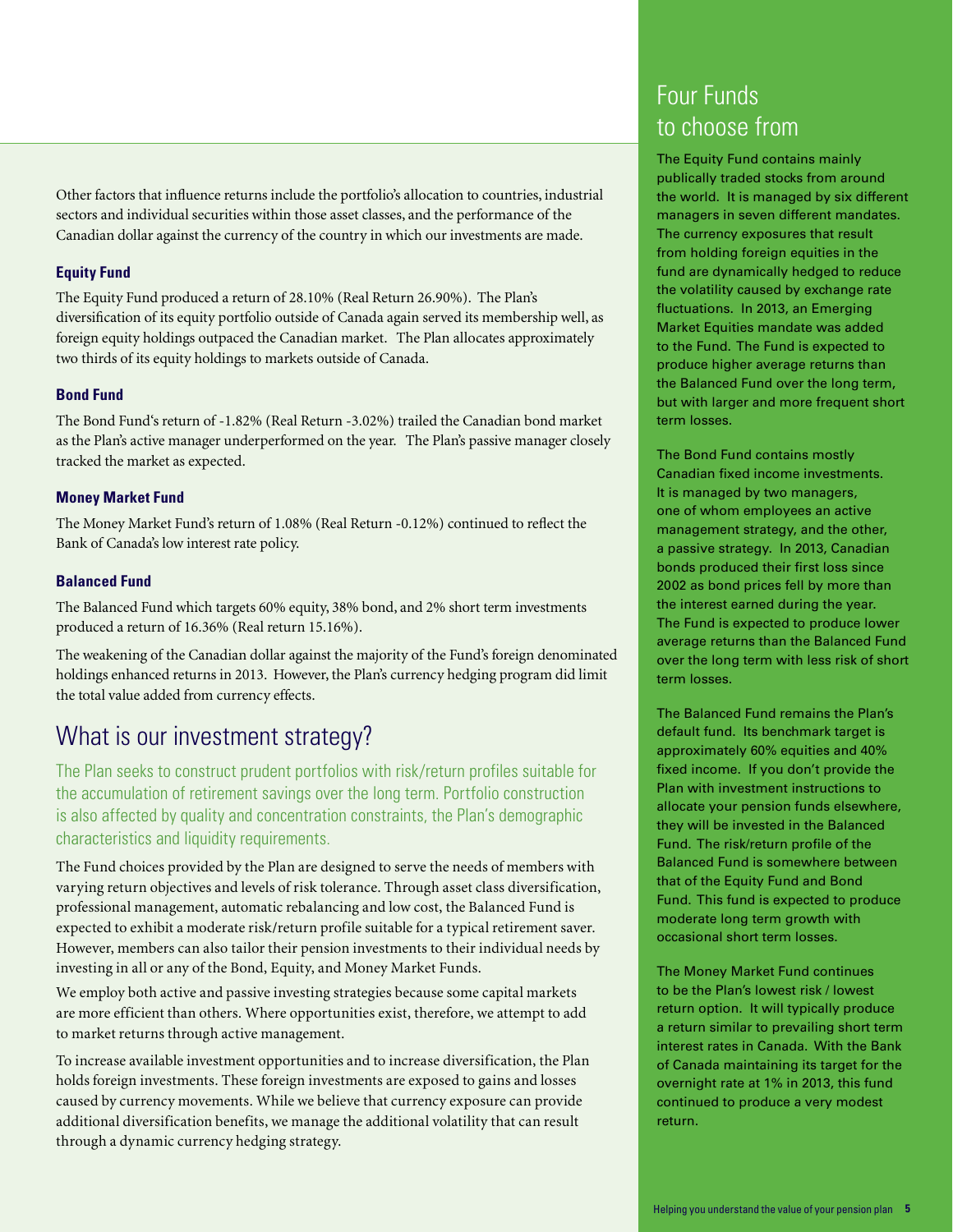### Which assets are in each fund?



### How did our investment managers perform in 2013?

To increase the pool of skills available and reduce managerspecific risk, we engage a team of outside investment management firms to implement the various components of the Investment Strategy.

Each manager's performance is judged against a benchmark for the market in which the assets are invested.

| <b>INVESTMENT MANAGER</b>                                    | 1 YEAR     | <b>4 YEARS</b> |
|--------------------------------------------------------------|------------|----------------|
| <b>Canadian equities - active</b>                            |            |                |
| QV Investors                                                 | 27.28%     |                |
| Objective: exceed S&P/TSX Composite Index                    | 12.99%     |                |
| <b>Scheer Rowlett &amp; Associates</b>                       | 14.14%     | $6.90\%$       |
| Objective: exceed S&P/TSX Composite Index                    | 12.99%     | 6.79%          |
| <b>US mid-cap equities - passive</b>                         |            |                |
| <b>State Street Global Advisors</b>                          | 42.44%     |                |
| Objective: replicate S&P 400 Index C\$                       | 42.46%     |                |
| <b>US equities - passive</b>                                 |            |                |
| <b>State Street Global Advisors</b>                          | 41.22%     |                |
| Objective: replicate S&P 500 Index C\$                       | 41.27%     |                |
| <b>Non-North American equities - active</b>                  |            |                |
| <b>Sprucegrove Investment Management Ltd</b>                 | 25.50%     | 10.50%         |
| Objective: exceed MSCI EAFE Index C\$                        | 31.02%     | 8.41%          |
| <b>ACWI ex US equities</b>                                   |            |                |
| <b>Thornburg Investment Management Inc.</b>                  | 23.74%     | 8.74%          |
| Objective: exceed MSCI ACWI<br>ex U.S. Index C\$             | 23.02%     | $6.98\%$       |
| <b>Emerging Market equities</b>                              |            |                |
| <b>Wellington management</b>                                 | NEW        |                |
| Objective: exceed MSCI EM IMI index C\$                      | <b>NEW</b> |                |
| <b>Bonds-active</b>                                          |            |                |
| <b>Wellington Management</b>                                 | -1.90%     |                |
| Objective: exceed the DEX<br><b>Universe Bond Index</b>      | $-1.19%$   |                |
| <b>Bonds-passive</b>                                         |            |                |
| <b>TD Asset Management</b>                                   | $-1.21%$   | 4.73%          |
| Objective: replicate DEX Bond Universe                       | $-1.19%$   | 4.63%          |
| <b>Currency overlay - dynamic</b>                            |            |                |
| SSqA                                                         | <b>NEW</b> |                |
| Objective: replicate 50% Custom Currency<br><b>Benchmark</b> | <b>NEW</b> |                |
| <b>Short-term</b>                                            |            |                |
| <b>TD Asset Management</b>                                   | 1.17%      | 1.10%          |
| Objective: exceed DEX 91-day TBill Index C\$                 | 1.01%      | $0.89\%$       |

Note: Blank spaces reflect new managers that do not have a four year history.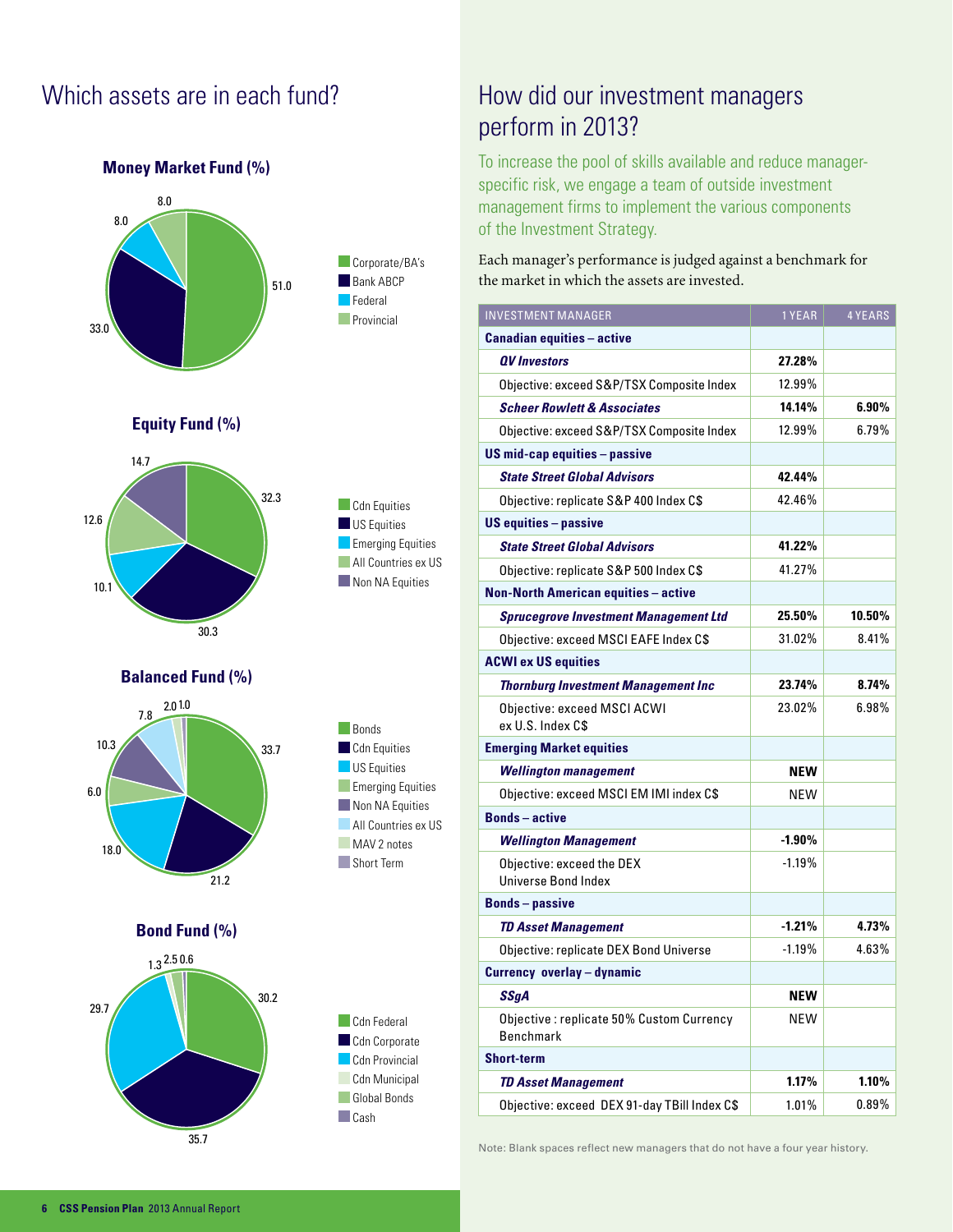### What is the status of the Pensions Fund?

Monthly pensions are paid from the Pensions Fund, which is invested in high-quality, long-term bonds. The manager of the Pensions Fund employs an immunization strategy which matches the cash flow and duration characteristics of the Fund to the Plan's pension liability. During the year, the manager makes adjustments to reflect changes in the bond market as well as changes in the required cash flows as new pensions start and existing pensions end. The purpose of the immunization strategy is to protect the Fund's surplus through changing market conditions.

In 2013, the assets in the Pensions Fund decreased in value as capital losses and fund outflows (pension payments, tax withholdings and fund expenses) exceeded capital gains, interest earned and fund inflows. By the end of the year, the Fund's value had decreased to \$600.5 million – a loss of 1.32% – while the Plan's pension liability also decreased to \$515.4 million. In 2013 the Plan's pension payroll increased to \$45.8 million.

### How did the investment funds perform in 2013?

Each investment fund's total return is measured against a composite benchmark. The benchmark portfolio is a hypothetical portfolio that matches the weights defined by the fund's strategic asset mix policy.

| Fund performance                       |               |                |  |
|----------------------------------------|---------------|----------------|--|
| <b>FUND</b>                            | 1 YEAR        | <b>4 YEARS</b> |  |
|                                        | <b>ACTUAL</b> | <b>ACTUAL</b>  |  |
| <b>Balanced Fund</b>                   | 16.36%        | 8.85%          |  |
| Objectives: Exceed return on benchmark | 13.83%        | 8.15%          |  |
| <b>Equity Fund</b>                     | 28.10%        |                |  |
| Objectives: Exceed return on benchmark | 24.68%        |                |  |
| <b>Bond Fund</b>                       | $-1.82%$      |                |  |
| Objectives: Exceed return on benchmark | $-1.19%$      |                |  |
| <b>Money Market Fund</b>               | 1.08%         | 0.98%          |  |
| Objectives: Exceed return on benchmark | 1.01%         | 0.89%          |  |

Note: Blank spaces reflect new funds that do not have a four year history.

A full report on the funded status of the Plan's pensions prepared by AON Hewitt, the Plan's actuary, was filed with the Superintendent of Pensions in 2013. An updated report must be filed at least every third year. The report filed in 2013 confirmed that the assets held in the Fund continued to exceed the Plan's pension liability. Monthly estimates of the value of the Pension Fund's assets and the Plan's pension liability appear in the chart below.

#### **Pensions Portfolio – Total Assets (\$ thousands)**



### What can we expect in 2014?

After posting substantial gains in 2013, economic indicators suggest that more modest equity returns are likely in developed markets for 2014. Emerging market equities, on the other hand, are expected to struggle, partly due to a reversal in international fund flows in response to improved U.S. bond yields. With elections later this year, some are suggesting that political considerations may limit the upside potential in India, Brazil and Indonesia, while the potential for selfinflicted harm in the U.S. due to congressional deadlock appears to be somewhat reduced.

Fixed income markets seem to be stabilizing after a sudden fall in bond prices last spring in anticipation of the end of the U.S. Federal Reserve's bond buying program known as Quantitative Easing. Mid and longterm bond prices could decline further if and when the Fed begins to taper its bond buying program in earnest. However, most forecasters believe that short term interest rates will not increase until 2015. Two factors which could significantly impact this forecast would be a substantial reduction in unemployment or a surge in inflation, either of which could pressure central bankers to raise short-term rates sooner.

Since the markets bottomed five years ago, global stock market valuations have increased significantly, while more recently, growth in corporate earnings has slowed. This suggests that more moderate equity returns are likely in 2014. The outlook for fixed income investments suggests modest losses are possible for a second year, as longer term rates continue to rise in response to central bank tapering, improving growth and fading austerity. Although equity markets in particular have performed quite well since the 2008 financial crisis, investment professionals continue to expect a lower return environment going forward.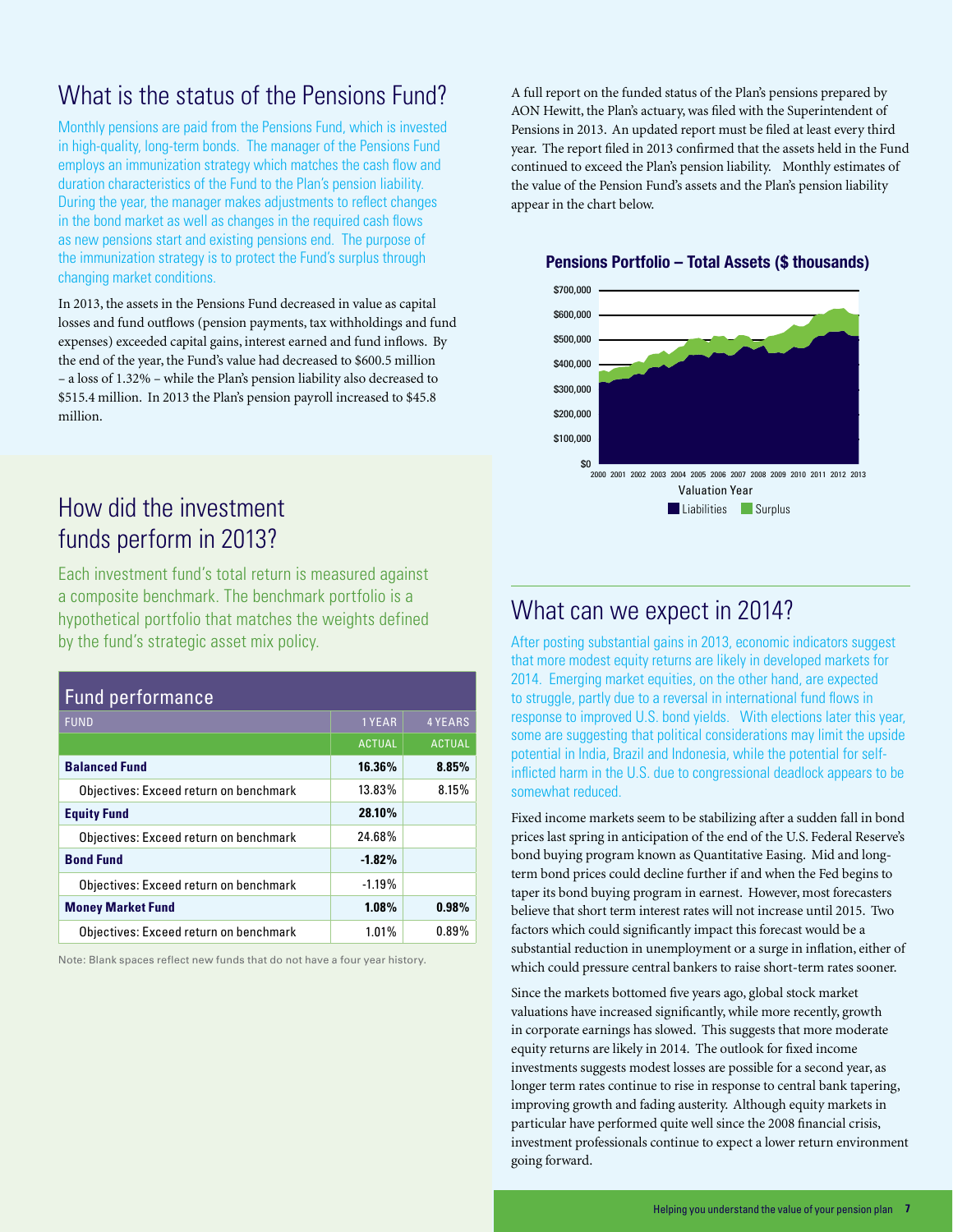# You, the members

### How many members belong to the CSS Pension Plan?

The number of individual Plan members increased last year. At the end of 2013:

- Active members (still working for CSS employers) increased to 19,571 from 19,238
- Retirees continued to increase, to about 6,540 from about 6,220
- Inactive members (with funds in the Plan but not working for CSS employers) rose to 16,634 from 16,450
- The average age of non-retired members in 2013 was 47.22

**Regional distribution – active members** 

At the same time, the number of employers in the CSS Pension Plan decreased during 2013 to 379, mostly because of the continuing amalgamation of Credit Unions and Co-operatives.



#### **Regional distribution – employer members**



**Saskatchewan** Alberta, British Columbia and Northern Canada Manitoba and Eastern Canada



| Age distribution |               |             |              |        |
|------------------|---------------|-------------|--------------|--------|
|                  | <b>FEMALE</b> | <b>MALE</b> | <b>TOTAL</b> | TOTAL% |
| Under 25         | 889           | 594         | 1,483        | 4.10   |
| $25 - 29$        | 1,507         | 1,005       | 2,512        | 6.94   |
| $30 - 34$        | 1,971         | 1,321       | 3,292        | 9.09   |
| $35 - 39$        | 2,230         | 1,587       | 3,817        | 10.54  |
| $40 - 44$        | 2,636         | 1,769       | 4,405        | 12.17  |
| 15.10            | <b>2 UBL</b>  | າດາາ        | 5.107        | 1111   |

| $2J - 2J$    | 1,001  | 1,00J  | 1.011  | ∪.∪⊤   |
|--------------|--------|--------|--------|--------|
| $30 - 34$    | 1,971  | 1,321  | 3,292  | 9.09   |
| $35 - 39$    | 2,230  | 1,587  | 3,817  | 10.54  |
| $40 - 44$    | 2,636  | 1,769  | 4,405  | 12.17  |
| $45 - 49$    | 3,085  | 2,022  | 5,107  | 14.11  |
| $50 - 54$    | 3,880  | 2,301  | 6,181  | 17.07  |
| $55 - 59$    | 3,281  | 2,092  | 5,373  | 14.84  |
| $60 - 64$    | 1,619  | 1,325  | 2,944  | 8.13   |
| 65 & over    | 476    | 615    | 1,091  | 3.01   |
| <b>TOTAL</b> | 21,574 | 14,631 | 36,205 | 100.00 |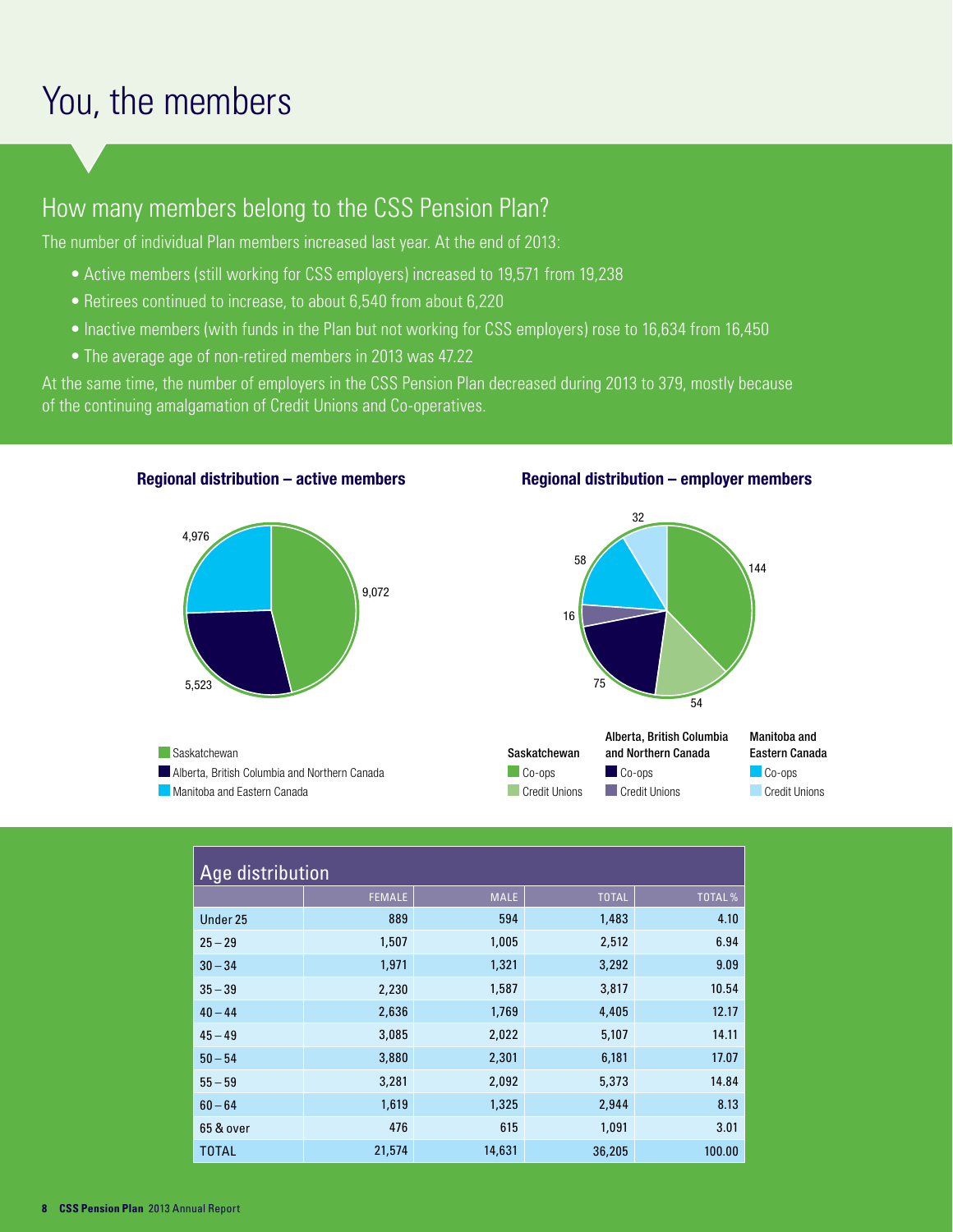### Retirees: the reason for the Plan

Last year:

- 299 members retired (207 taking pensions; 92 taking variable benefit payments)
- Their average age was 62.62
- The total number of retirees taking a pension or variable benefit payments from the Plan at the end of 2013 was approximately 6,540

| Distribution of funds at retirement: 2013       |                |                    |                              |  |  |
|-------------------------------------------------|----------------|--------------------|------------------------------|--|--|
|                                                 | #              | <b>TOTAL FUNDS</b> | <b>AVERAGE PENSION FUNDS</b> |  |  |
| <b>Monthly pension from CSS Pension Plan</b>    | 207            | \$30,988,685       | \$<br>149,703                |  |  |
| Variable Benefit payments from CSS Pension Plan | 92             | \$22,891,067       | \$<br>248,915                |  |  |
| Life Income Funds (LIFs)                        | 45             | \$<br>8,116,074    | \$<br>180,357                |  |  |
| Locked-in Retirement Income Funds (LRIFs)       | $\overline{2}$ | \$<br>97,533       | \$<br>48,766                 |  |  |
| <b>Prescribed RRIFs (PRRIFs)</b>                | 121            | \$14,299,224       | \$<br>118,175                |  |  |
| Registered Retirement Income Funds (RRIFs)      | 40             | \$<br>2,034,973    | \$<br>50,874                 |  |  |
| Other registered pension plans                  | 23             | \$<br>1,034,022    | \$<br>44,957                 |  |  |
| Life annuities                                  | 3              | \$<br>268,333      | \$<br>89,444                 |  |  |
| <b>Total</b>                                    | 533            | \$79.729.911       |                              |  |  |

#### **Pension Adjustments**

The objective of the pension adjustment program is to ensure that pensioners receive the benefit of 'better than expected' earnings within the Pensions Fund whenever possible. Under the ad hoc pension adjustment program, each pension is considered for increases on its ninth, fifteenth and twentieth anniversaries. No pension is ever decreased as a result of being considered for an adjustment. Ad hoc adjustments approved in 2013 were as follows:

| <b>PENSIONS STARTED IN:</b> | <b>%INCREASE</b> |
|-----------------------------|------------------|
| 2004                        | 1.35%            |
| 1998                        | $0.90\%$         |
| 1993                        | 0.75%            |

### Working toward retirement: what resources will you need?

| IN 2013, WE PROVIDED THE TOOLS                                                                                                          | AND YOU USED THEM                                                                                       |
|-----------------------------------------------------------------------------------------------------------------------------------------|---------------------------------------------------------------------------------------------------------|
| Individual consultations and pension projections                                                                                        | Total of 103 individual consultations:                                                                  |
|                                                                                                                                         | - 75 in the Plan's office                                                                               |
|                                                                                                                                         | - 28 outside the office in conjunction with<br>member service activities                                |
|                                                                                                                                         | • Approximately 2,240 sets of pension<br>projections and 720 Variable Benefit<br>illustrations prepared |
| Retirement Income Options (RIO) workshops:<br>Half-day overview of retirement income options<br>from the Plan for employees and spouses | Six were held (2 in Alberta, 2 in Saskatchewan,<br>$\bullet$<br>and 2 in Manitoba)                      |
|                                                                                                                                         | • Total of 626 participants<br>(378 members and 248 spouses)                                            |
| Retirement Planning seminars (RPS): One-day<br>seminar for members 50+ on various retirement                                            | • Six were held (1 in Alberta, 3 in Saskatchewan<br>and 2 in Manitoba.                                  |
| topics such as health, wills and estates, housing,<br>and more                                                                          | • Total of 172 participants<br>(120 members and 52 spouses)                                             |
| www.csspen.com                                                                                                                          | There were approximately 238,000 visits to the<br>website                                               |

### Helpful publications for members

In addition to a copy of the Plan, the Bylaws and Rules, and information on the investment funds, you can find these publications on the Plan's website.

- TimeWise: Published twice-yearly, contains articles about the Plan and pensions and retirement in general. Also mailed to active members and retirees.
- Quarterly Updates: Contains information about the investment funds and relevant news items.
- Investment Choice booklet: Contains information about the Plan funds and what to consider when choosing the best investments for you.
- Ready to Retire booklet: Contains information on your retirement income options, by province.

Personalized pension statements are mailed out to all members each year.

### E-learning

To better serve members, the Plan has developed three narrated slide presentations using "The Road to Retirement" theme. The first module "Beginning your journey" is targeted at new entrants, the second "Making your journey count" at mid-career members, and the third "Reaching your destination" at members approaching retirement. Some employer members have linked these modules within their HR website and intranet sites. Employers are finding the first module useful as part of the regular employee orientation.

Each module in the series is posted on the Plan's website so that members can review them whenever they wish. The presentations were developed using an interactive tool so that members can move within the modules to suit their own interests. Each presentation is also linked to a survey so that members can provide the Plan with their feedback.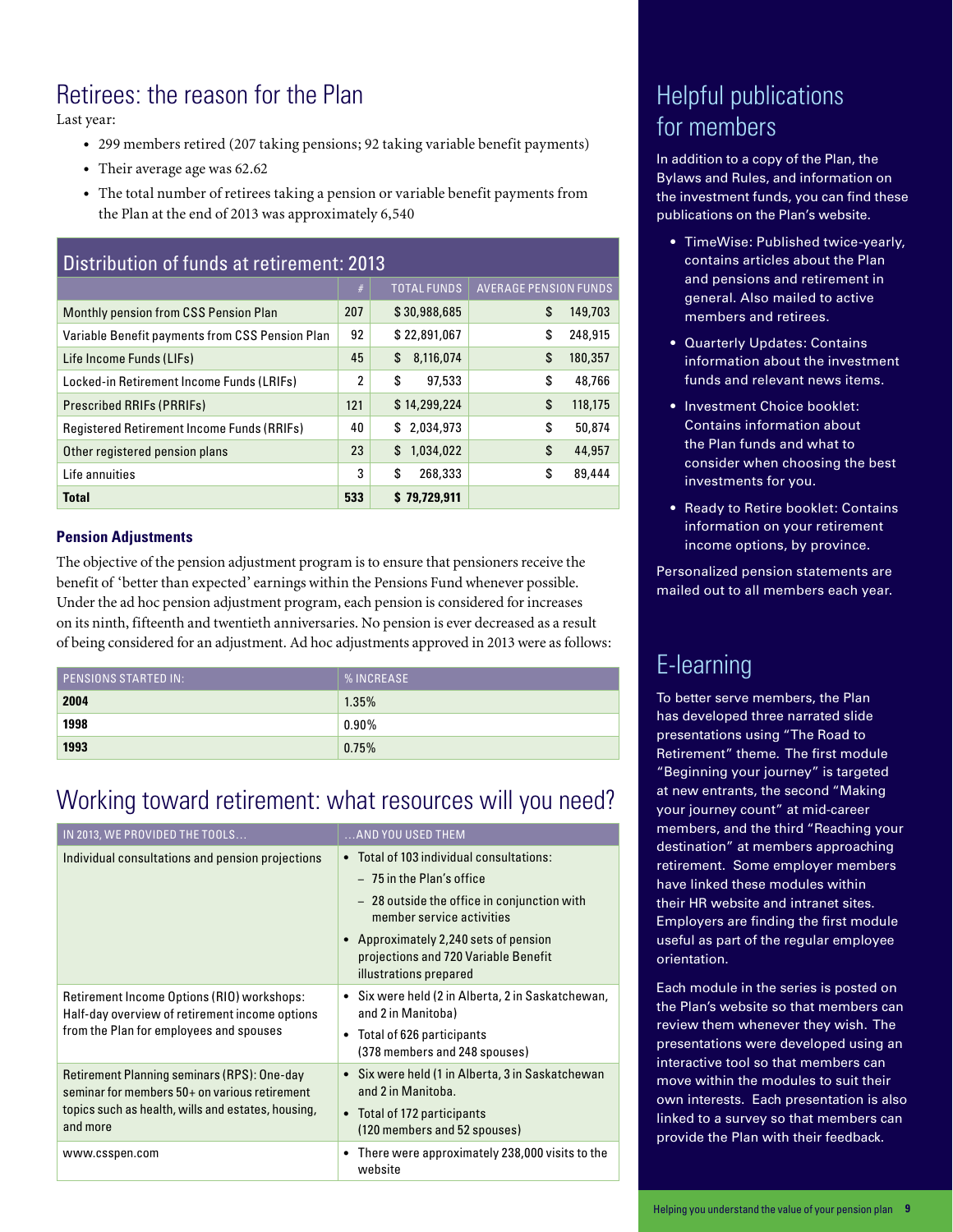# Who was overseeing and managing your Plan?

### The CSS Board of Directors



President Gary Mearns Vice-President Human Resources *Federated Co-operatives Limited* SASKATOON SK



Vice-President Al Meyer Chief Executive Officer *Prairie Centre Credit Union* ROSETOWN SK



Director Jeff Ambrose Vice-President Petroleum, Wine Spirits Beer, Home Health Care, Travel and Business Development

*Calgary Co-operative Association Ltd.* CALGARY AB



Director Randy Boyer Vice-President Treasury *Federated Co-operatives Ltd.* SASKATOON SK



Director Earl Hanson Executive Vice-President Risk/Chief Risk Officer *Innovation Credit Union* SWIFT CURRENT SK



Director Jim Huggard Retired WINNIPEG MB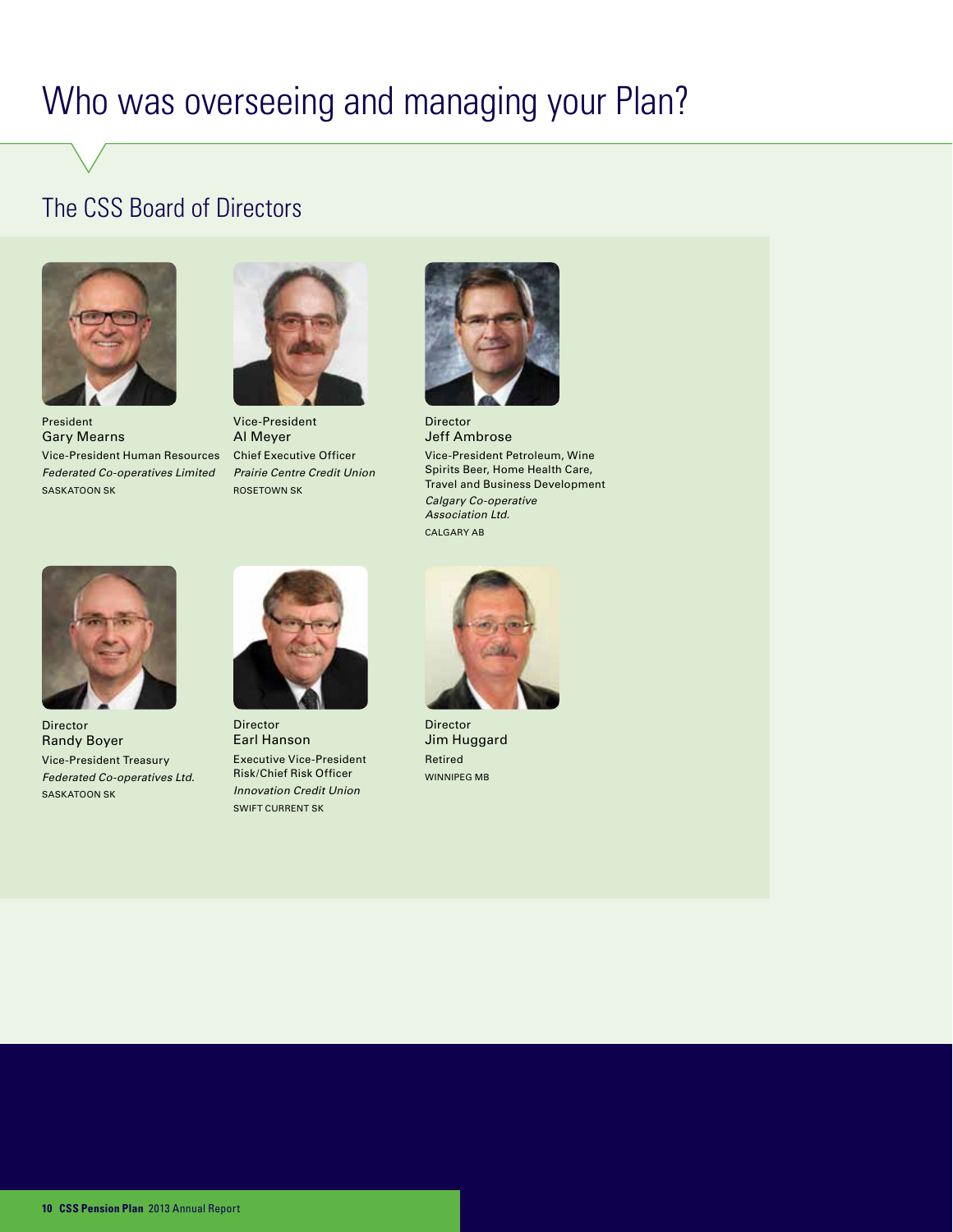### The CSS Pension Plan Staff



General Manager Bill Turnbull



Information Officer Muriel Baribeau



Office Administrator Gayle Richmond



Investment Manager Brent Godson



Office Administrator Fiona May



ICT Manager Kirby McInnis



Accounting/Investment Officer Joel Sawatsky



Office Administrator Rhonda Rodh



Programmer Analyst Rob Peddle



Member Services Manager David Kapeluck



Office Administrator Joanne Anderson



Programmer Analyst Alex Hoffman

You can contact staff members in the following ways.

MAIL: P.O. Box 1850, Saskatoon, Saskatchewan, Canada S7K 3S2 PHONE: (306) 244-1539

FAX: (306) 244-1088 WEBSITE: www.csspen.com EMAIL: css@csspen.com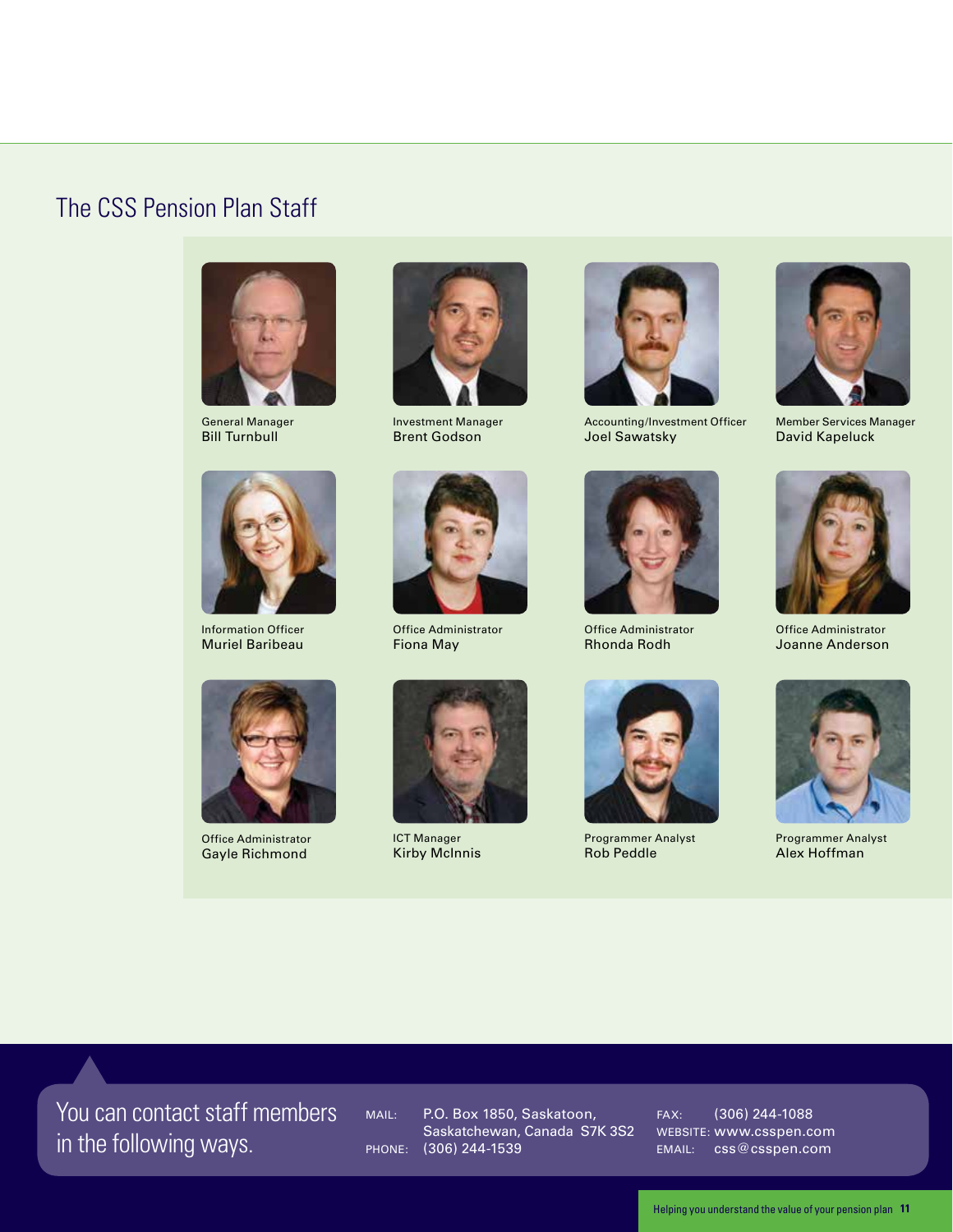### **Delegates**

Thirty-six Delegates represent the Plan's employers, employees and retirees at all meetings of the Cooperative Superannuation Society. The employee Delegates are elected for two year terms. The Employer Delegates are appointed for one year terms.

The employee Delegates are elected and serve by region. The number of delegates representing each region is proportional to the number of active contributors in that region. The employer Delegates are appointed by system (Co-operative Retailing System, Credit Union System and "Other" Employers). The number of delegates representing each system is proportional to total participation in the Plan by the employers, employees and retirees of that system.

Under the Society's Bylaws, the distribution of employee and employer delegates must be reviewed every three years based on current Plan membership statistics. Such a review was required this year and was done at year end. Based on the Plan's membership on December 31, the current distributions are still appropriate.

### Where did we focus our Energy in 2013

"So much to do - So little time." In addition to receipting \$122 M, disbursing \$106 M, and paying more than \$46 M in retirement income, the Plan continued to move forward on several important initiatives.

#### **Investments**

Late in 2012 it was decided to add an emerging markets equity mandate to the Plan's Equity and Balanced Funds. An emerging market equity manager search was therefore conducted in 2013. After identifying a suitable manager, this new mandate was funded in September when about \$160M was transferred in three weekly installments. Due to the lower liquidity expected in emerging markets, this process was recommended by the manager to reduce market impacts and transition costs.

Two other potential investment initiatives were studied in 2013. These were:

- · A new strategy for the investment of the Pensions Fund surplus. The objective is to identify a strategy that could improve the funds available for ad hoc adjustment to pensions in pay without reducing the security of members' pensions.
- · Whether and how we might be able to add "alternative assets" such as real estate, infrastructure or private equity to the Plan's fixed income component. The objective in this case is to further diversify risk and reduce return volatility.

Work by Management and the Board will continue on both of these initiatives in 2014.

#### **Focus Groups and Member Surveys**

In November and December the Plan held a series of five focus groups for the Plan's larger employers (those with more than fifty active contributors). The purpose was to gather information to be used in developing new employer communications and to obtain feedback on the Plan's existing communication vehicles and messages. Smaller employers were subsequently contacted through an electronic survey to obtain similar information.

Many topics were covered including members' Annual Statements, the Plan's website, TimeWise magazine, the process for employees to obtain a Personal Access Number to permit secure web access to their Pension Account, and the Society's balloting process.

About one third of the employers invited to a focus group were able to attend, while almost 45% of employers who received the survey provided their input. The Plan looks forward to using the input received from these employers to improve the Plan's communications.

#### **ICT Systems**

In 2013 the Plan completed a major project to renew its network infrastructure. This involved the replacement of hardware, the virtualization of all servers and an updated Disaster Recovery Plan. During the year the Plan also engaged a design consultant to develop a new look for our website and conducted a code audit of the CSS Pension Administration System to identify necessary updates. Both of these projects will continue as major programming initiatives in 2014.

To complete these and other projects the CSS Board authorized the creation of two two-year term programming positions on the Plan's ICT staff. These positions will be filled early in 2014.

Because the Plan's membership is widely dispersed across Canada, working for 379 different co-operatives and credit unions, electronic communication will play an important part in the implementation of the Plan's new communication strategy. The Board has committed to making the investment necessary to accomplish this goal.

### Our thanks…

The Board and Management, on behalf of Plan members, acknowledge and thank our staff, external portfolio managers, custodian, auditors, actuaries, and consultants for their efforts on our behalf. We appreciate their dedication and commitment to our Plan, our members and their retirement goals.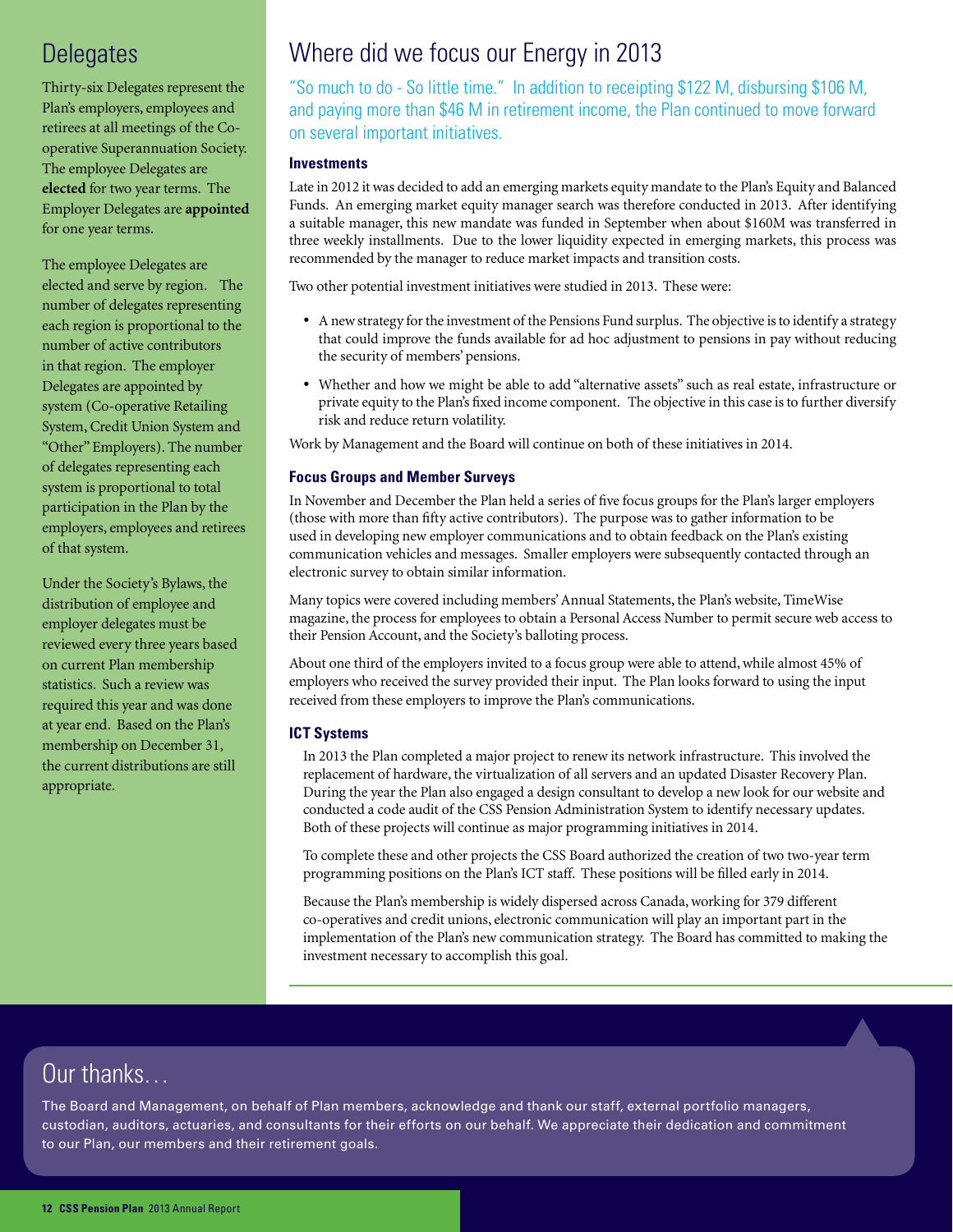# Our mission and vision

The Co-operative Superannuation Society (CSS), a non-profit pension society incorporated on a membership basis, serves as administrator and fund holder for the CSS Pension Plan (Registered Pension Plan #0345868). The Society's original Act of incorporation states "The principal purpose (of the Society) is to provide retirement benefits to and for its members."

For more than 70 years, in partnership with its co-operative and credit union employer members, the Society has administered the CSS Pension Plan following this guiding principle.

### **Mission**

To provide competitive, value-added retirement products and services through a democratically controlled organization for the benefit of members.

### Vision

To be the preferred pension plan for Canadian co-operatives and their employees.

### Values

The following values support member focus in Plan decision making: Service; Fairness; Integrity; Accountability; Transparency.

### **Objectives**

- To be member-focused
- To provide practical retirement solutions
- To earn competitive investment returns
- To prudently manage risks
- To communicate openly and understandably
- To meet and exceed applicable regulatory standards
- To maintain a position of leadership and influence in the pension sector
- To employ qualified and committed employees, suppliers and consultants
- To control expense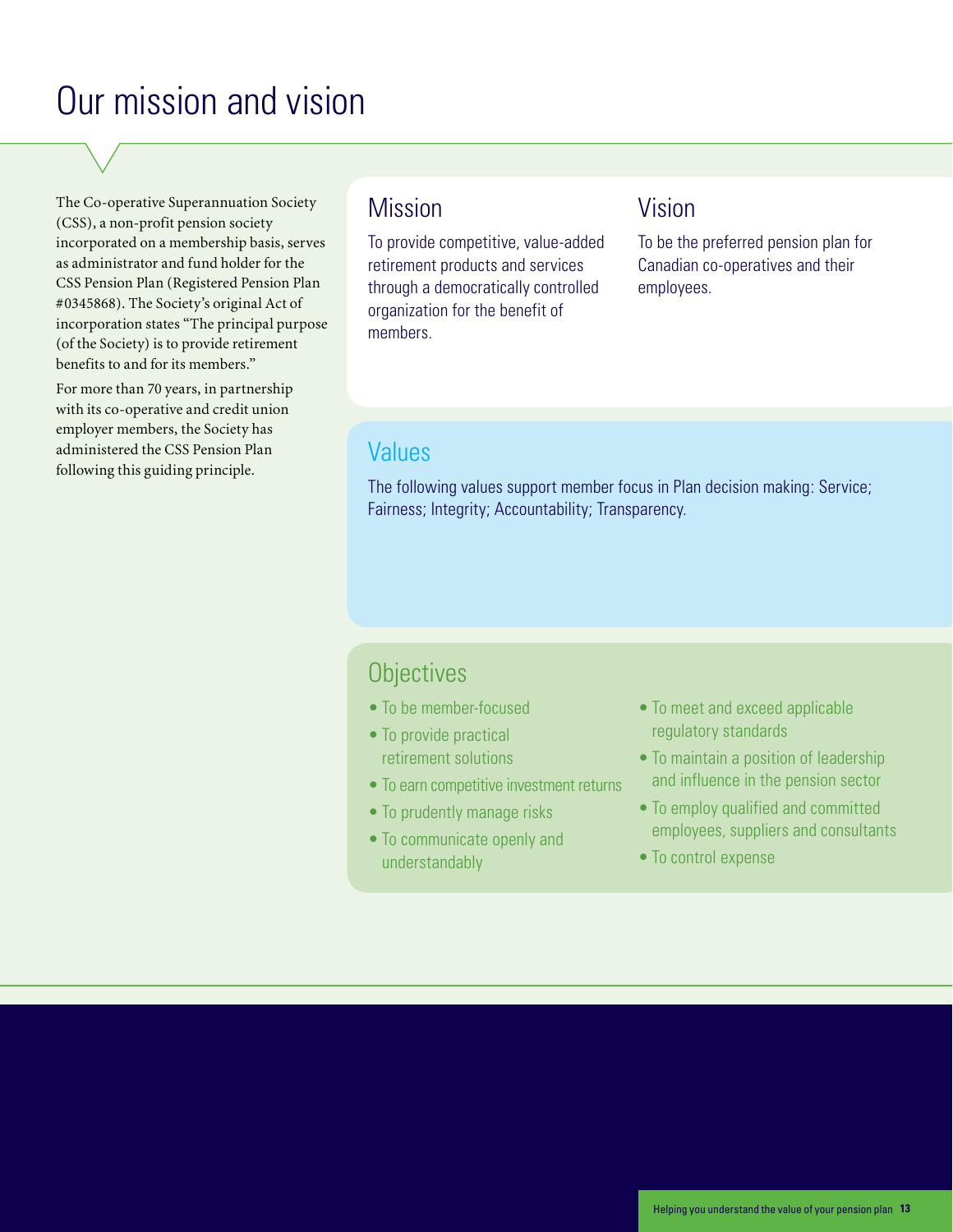

### Management's Responsibility for Financial Information

To the Members of the Co-operative Superannuation Society Pension Plan:

The financial statements of the Co-operative Superannuation Society ("the Society") and the CSS Pension Plan ("the Plan") have been prepared by Plan Management and approved by the Society's Board of Directors. The financial statements have been prepared in accordance with Canadian accounting standards for pension plans. Management is responsible for the contents of the financial statements and the financial information contained within the annual report.

Plan management is responsible for the integrity, objectivity and consistency of the financial information presented. The Plan maintains records and develops and maintains systems of internal controls and supporting procedures to provide reasonable assurance that the assets under administration by the Society are safeguarded and controlled and that transactions comply with the Society's Act of Incorporation and Bylaws and the Plan's Rules and Statement of Investment Policies and Goals.

The Board of Directors of the Society has oversight responsibility for the Plan's systems of internal controls. The Board oversees Management's responsibility for the financial statements by reviewing them with Management and the Society's external auditors before approving them for issuance to the members.

The Society's external auditors, MNP LLP, have conducted an independent examination of the financial statements in accordance with Canadian generally accepted auditing standards, performing tests and other procedures as they consider necessary to express an opinion in their Auditors' Report. The external auditors have full and unrestricted access to Management and the Board to discuss any findings related to the integrity of the Society's financial reporting and the adequacy of the Plan's internal control systems.

WG Turnbull and Brent Godson General Manager **Investment Manager** Investment Manager CSS Pension Plan CSS Pension Plan Secretary-Treasurer Co-operative Superannuation Society

February 14, 2014

Word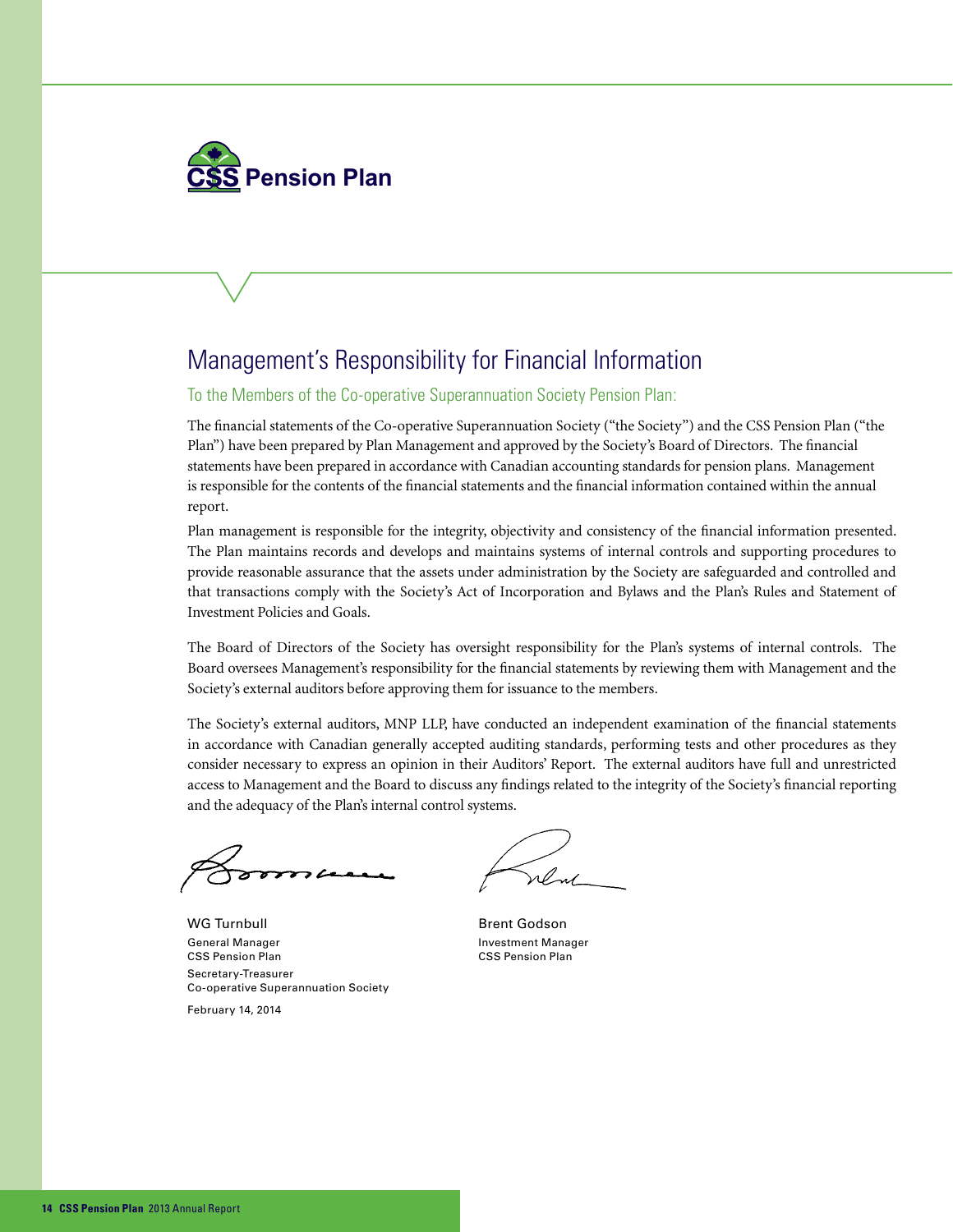

#### **Independent Auditors' Report**

To the Members of the Co-operative Superannuation Society Pension Plan:

We have audited the accompanying financial statements of the Co-operative Superannuation Society Pension Plan, which comprise the statement of financial position as at December 31, 2013, and the statement of changes in net assets available for benefits for the year then ended, and a summary of significant accounting policies and other explanatory information.

#### Management's Responsibility for the Financial Statements

Management is responsible for the preparation and fair presentation of these financial statements in accordance with Canadian accounting standards for pension plans, and for such internal control as management determines is necessary to enable the preparation of financial statements that are free from material misstatement, whether due to fraud or error.

#### Auditors' Responsibility

Our responsibility is to express an opinion on these financial statements based on our audit. We conducted our audit in accordance with Canadian generally accepted auditing standards. Those standards require that we comply with ethical requirements and plan and perform the audit to obtain reasonable assurance about whether the financial statements are free from material misstatement.

An audit involves performing procedures to obtain audit evidence about the amounts and disclosures in the financial statements. The procedures selected depend on the auditors' judgment, including the assessment of the risks of material misstatement of the financial statements, whether due to fraud or error. In making those risk assessments, the auditor considers internal control relevant to the entity's preparation and fair presentation of the financial statements in order to design audit procedures that are appropriate in the circumstances, but not for the purpose of expressing an opinion on the effectiveness of the entity's internal control. An audit also includes evaluating the appropriateness of accounting policies used and the reasonableness of accounting estimates made by management, as well as evaluating the overall presentation of the financial statements.

We believe that the audit evidence we have obtained is sufficient and appropriate to provide a basis for our audit opinion.

#### Opinion

In our opinion, the financial statements present fairly, in all material respects, the financial position of the Cooperative Superannuation Society Pension Plan as at December 31, 2013 and its financial performance for the year then ended in accordance with Canadian accounting standards for pension plans.

Saskatoon, Saskatchewan

February 14, 2014

 $MNP$ LLP

**Chartered Accountants** 





**Accounting › consulting › tAx** 800, 119 - 4th aVenue S; SaSkatoon Sk; S7k 5X2 1-877-500-0778 P: 306-665-6766 F: 306-665-9910 **www.MnP.ca**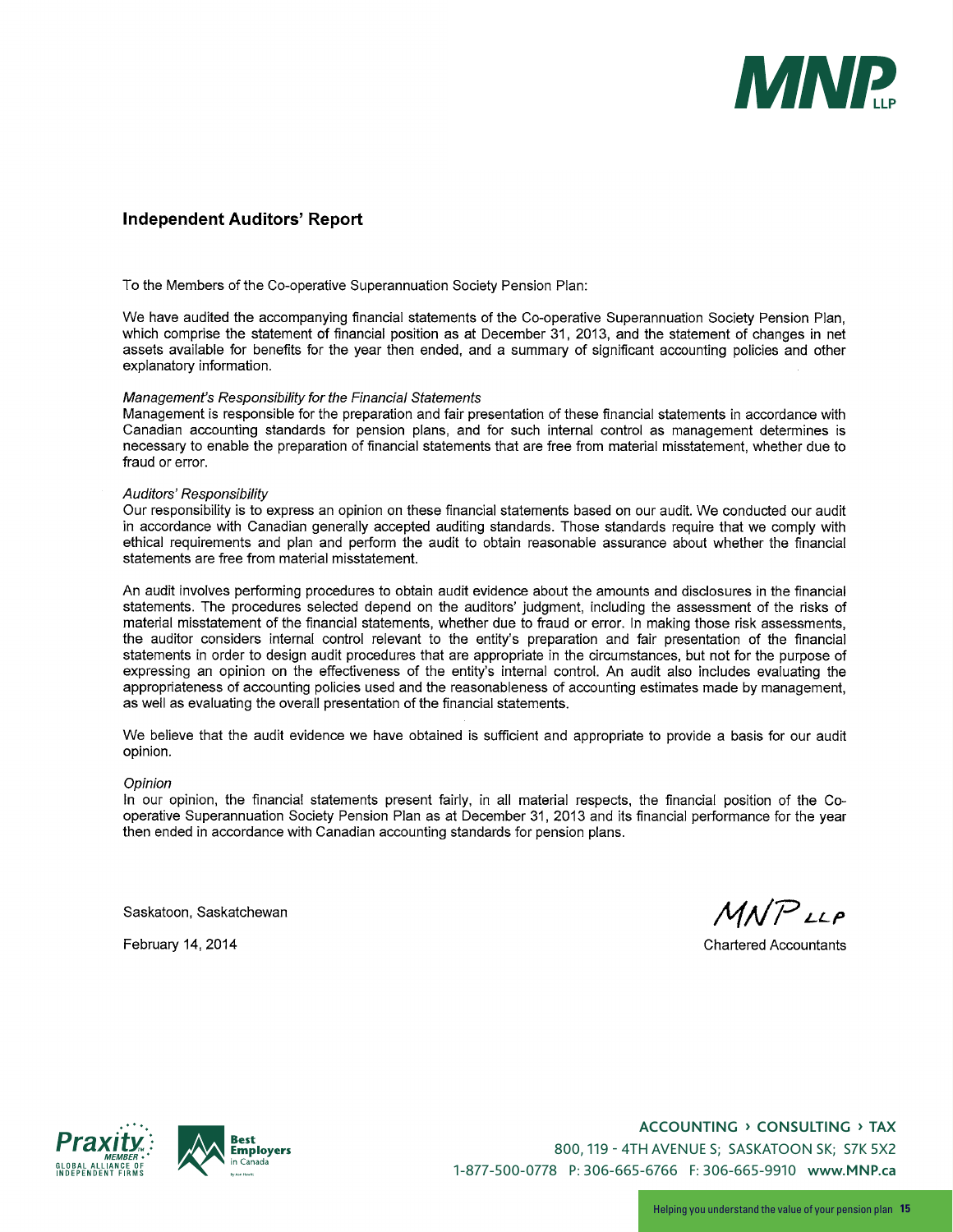#### CO-OPERATIVE SUPERANNUATION SOCIETY PENSION PLAN

### Statement of Financial Position

As at December 31, 2013

#### **Investment Funds**

| (thousands of dollars)                      | 2013      | 2012      |
|---------------------------------------------|-----------|-----------|
| Assets                                      |           |           |
| Investments (NOTE 3)                        | 3,068,296 | 2,673,336 |
| Accrued investment income                   | 2,279     | 3,896     |
| Cash                                        | 6,179     | 4,653     |
| Accounts receivable                         |           |           |
| Employee contributions                      | 535       | 814       |
| <b>Employer contributions</b>               | 497       | 682       |
| Capital assets                              | 43        | 22        |
| Interfund balance (NOTE 8)                  | 1,513     | 1,936     |
|                                             | 3,079,342 | 2,685,339 |
| Liabilities                                 |           |           |
| Due to brokers                              | 796       | 1,203     |
| Accounts payable                            | 3,374     | 2,388     |
| Interfund balance (NOTE 8)                  | 1,438     | 1,862     |
|                                             | 5,608     | 5,453     |
| Net assets available for benefits (NOTE 10) | 3,073,734 | 2,679,886 |
| Represented by:                             |           |           |
| Member contribution accounts (NOTE 7)       | 3,073,734 | 2,679,886 |
| <b>Pensions Fund</b>                        |           |           |
|                                             |           |           |
| (thousands of dollars)                      | 2013      | 2012      |
| Assets                                      |           |           |
| Investments (NOTE 3)                        | 596,967   | 620,391   |
| Accrued investment income                   | 4,530     | 4,701     |
|                                             | 601,497   | 625,092   |
| Liabilities                                 |           |           |

| Liabilities                        |         |         |
|------------------------------------|---------|---------|
| Due to brokers                     | 951     | 709     |
| Accounts payable                   | 312     | 310     |
| Interfund balance (NOTE 8)         | 75      | 74      |
|                                    | 1,338   | 1,093   |
| Net assets available for benefits  | 600,159 | 623,999 |
| Represented by:<br>Pension reserve | 600,159 | 623,999 |

The accompanying notes are an integral part of these financial statements.

Approved on behalf of the Board

sernum

Director Director

 $\overrightarrow{a}$  $\overline{\mathscr{P}}$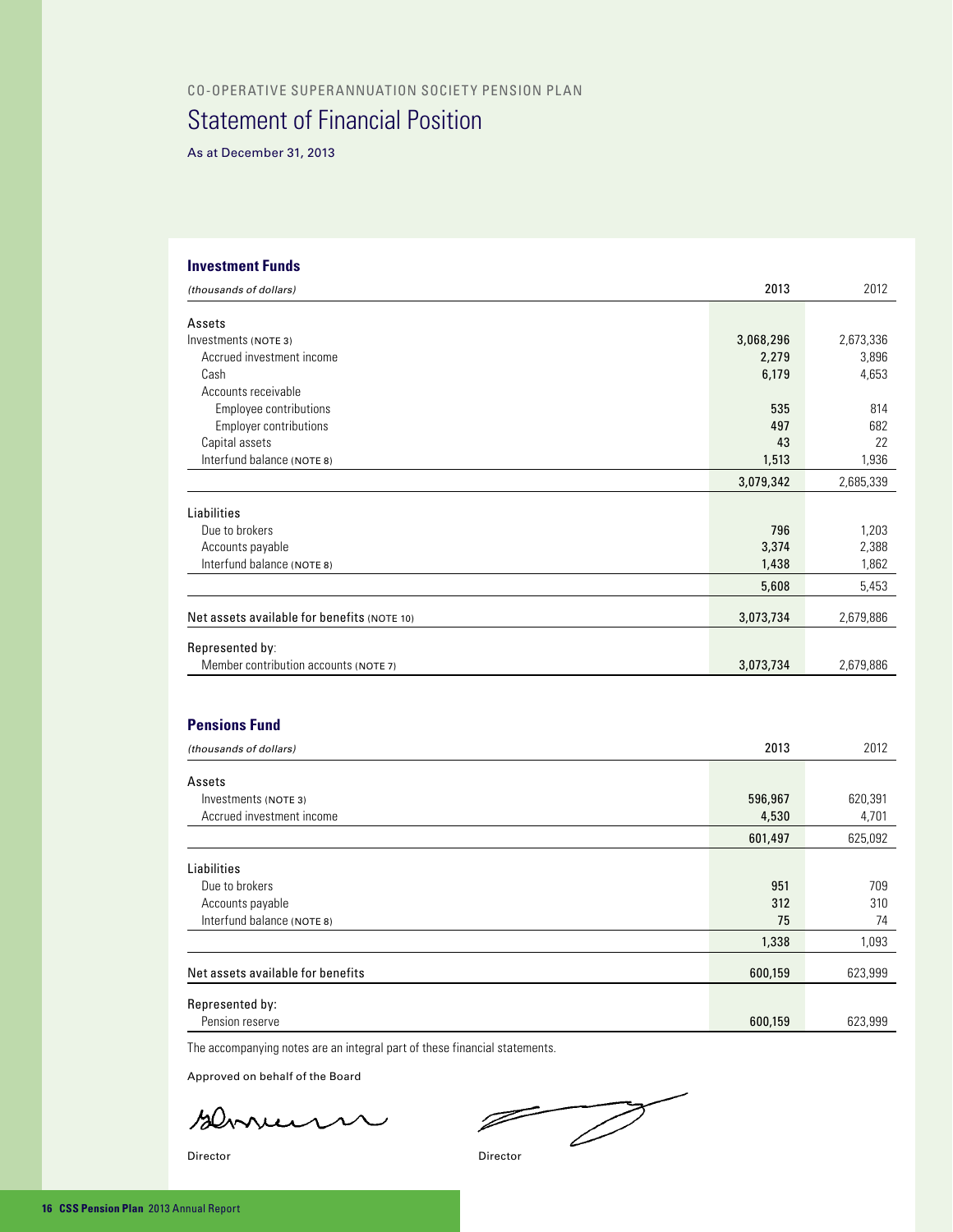CO-OPERATIVE SUPERANNUATION SOCIETY PENSION PLAN

### Statement of Changes in Net Assets Available for Benefits

For the year ended December 31, 2013

| <b>Investment Funds</b>                                  |           |           |
|----------------------------------------------------------|-----------|-----------|
| (thousands of dollars)                                   | 2013      | 2012      |
| Increase in assets                                       |           |           |
| Investment income                                        |           |           |
| Interest                                                 | 29,567    | 33,305    |
| Dividends                                                |           |           |
| Canadian dividends                                       | 16,106    | 14,197    |
| Foreign dividends                                        | 8,204     | 13,071    |
| Pooled fund distributions                                | 19,375    | 17,236    |
| Increase in market value of investments                  | 353,621   | 165,643   |
| Other                                                    | 673       | 338       |
|                                                          | 427,546   | 243,790   |
| Contributions                                            |           |           |
| Employee                                                 | 62,710    | 59,400    |
| Employer                                                 | 59,443    | 54,773    |
|                                                          | 122,153   | 114,173   |
| Total increase in assets                                 | 549,699   | 357,963   |
| Decrease in assets                                       |           |           |
| Administrative expenses                                  |           |           |
| Investment services                                      | 6,845     | 6,037     |
| Investment transaction costs(recoveries)                 | 309       | 98        |
| Salaries and employment costs                            | 1,331     | 1,243     |
| Operations                                               | 686       | 660       |
| Membership control                                       | 203       | 188       |
| Administrative expenses (recovery from Pensions Fund)    | (859)     | (866)     |
|                                                          | 8,515     | 7,360     |
| Equity repayments                                        | 105,976   | 122,640   |
| Variable benefit payments                                | 10,371    | 8,576     |
| Equity transferred to Pensions Fund                      | 30,989    | 32,491    |
|                                                          | 147,336   | 163,707   |
|                                                          |           |           |
| Total decrease in assets                                 | 155,851   | 171,067   |
| Increase in net assets                                   | 393,848   | 186,896   |
| Net assets available for benefits, beginning of year     | 2,679,886 | 2,492,990 |
| Net assets available for benefits, end of year (NOTE 10) | 3,073,734 | 2.679.886 |

The accompanying notes are an integral part of these financial statements.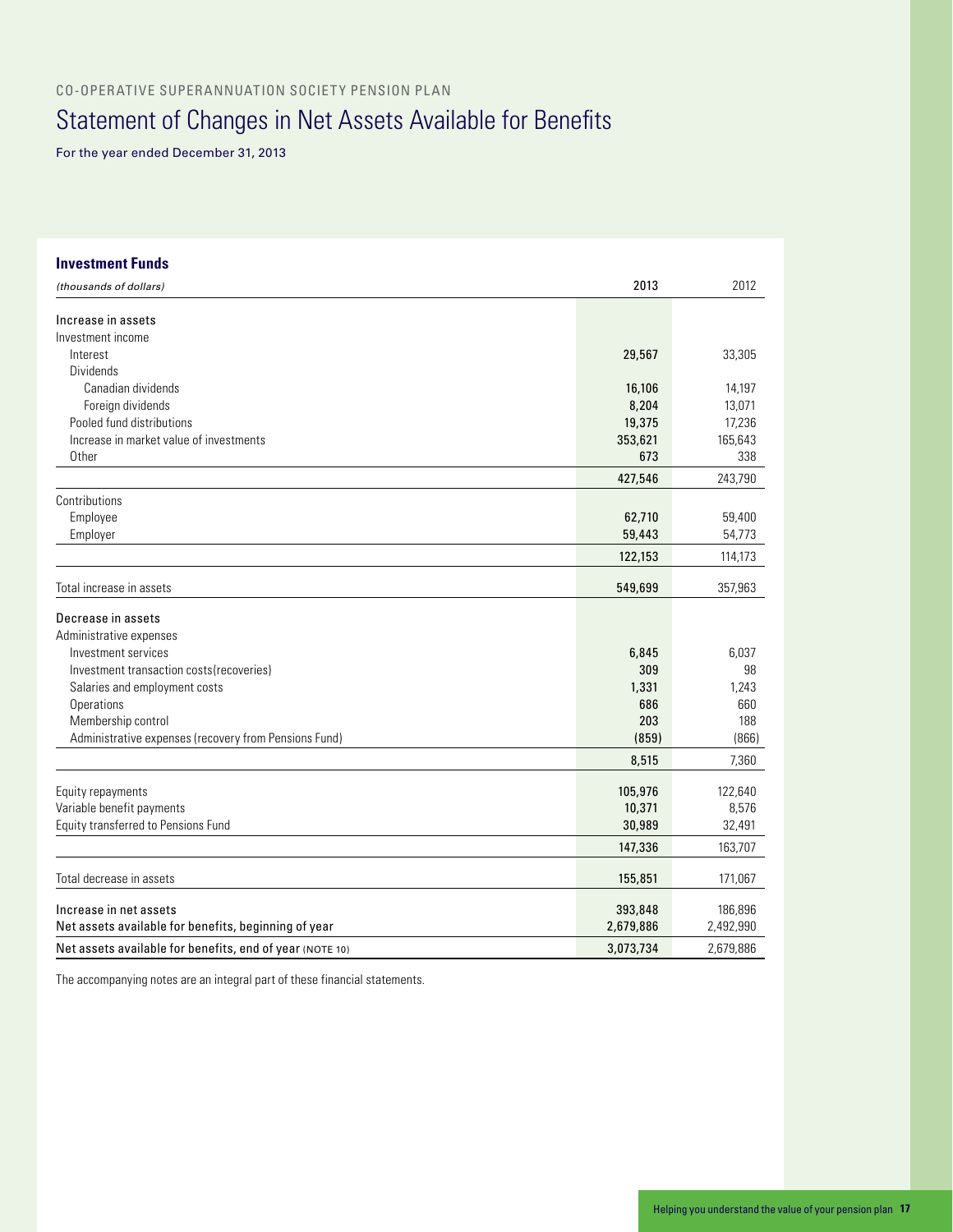CO-OPERATIVE SUPERANNUATION SOCIETY PENSION PLAN

### Statement of Changes in Net Assets Available for Benefits

For the year ended December 31, 2013

#### **Pensions Fund**

| (thousands of dollars)                               | 2013      | 2012    |
|------------------------------------------------------|-----------|---------|
|                                                      |           |         |
| Increase in assets                                   |           |         |
| Investment income                                    |           |         |
| Interest                                             | 25,554    | 26,161  |
| Increase in market value of investments              |           | 7,055   |
| Other                                                | 91        | 79      |
| Equity transferred from Investment Funds             | 30,989    | 32,491  |
| Total increase in assets                             | 56,634    | 65,786  |
| Decrease in assets                                   |           |         |
| Pension paid                                         | 45,840    | 44,996  |
|                                                      |           |         |
| Decrease in market value of investments              | 33,774    |         |
| Interest on interfund balance                        |           |         |
| Administrative expenses                              | 859       | 866     |
| Total decrease in assets                             | 80,474    | 45,863  |
| Increase (decrease) in net assets                    | (23, 840) | 19,923  |
|                                                      |           |         |
| Net assets available for benefits, beginning of year | 623,999   | 604,076 |
| Net assets available for benefits, end of year       | 600,159   | 623,999 |

The accompanying notes are an integral part of these financial statements.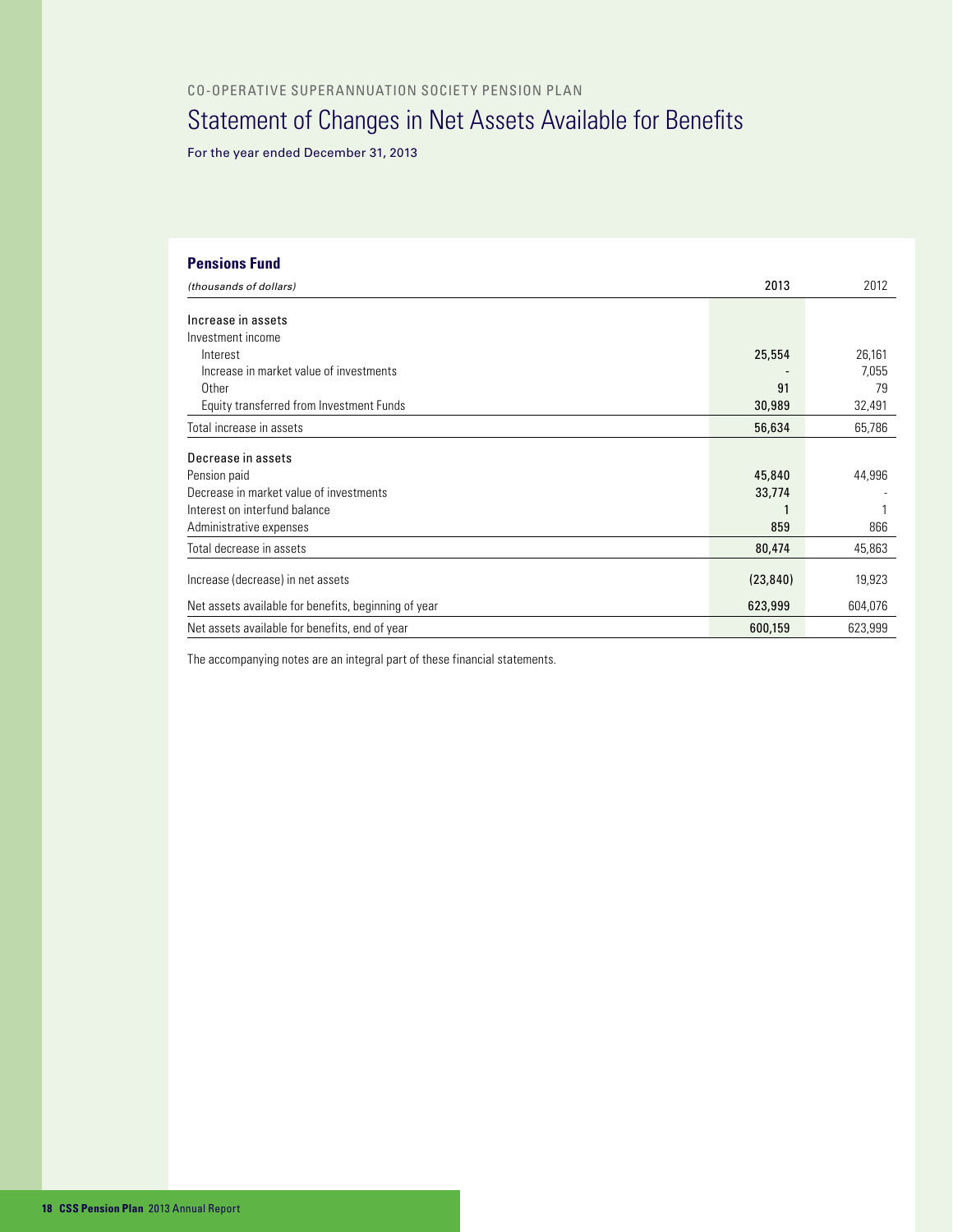### Notes to the Financial Statements

For the year ended December 31, 2013

#### 1. DESCRIPTION OF PLAN

A summary description of the Co-operative Superannuation Society Pension Plan ("the Plan") appears below. For complete information, refer to the Co-operative Superannuation Society's Act of Incorporation, its Bylaws, and the Rules and Regulations of the Co-operative Superannuation Society Pension Plan.

#### **(a) General**

The Co-operative Superannuation Society ("the Society") is a non-profit pension society incorporated on a membership basis by a private Act of the Saskatchewan Legislature. The Society serves as administrator of the Co-operative Superannuation Society (CSS) Pension Plan and as trustee of five investment funds.

The Co-operative Superannuation Society Pension Plan ("the Plan") is a multi-employer defined contribution pension plan. The Plan's purpose is to enable employees of member Co-operatives and Credit Unions to prepare for and fund their retirements by providing tax-deferred saving and income products and services through a member owned and controlled non-profit organization.

Member employees bear the risk of investment losses and are the sole beneficiaries of investment gains.

The Plan includes 379 independent co-operatives and credit unions and more than 35,000 of their current and past employees. The Plan also pays retirement income to more than 6,000 of their retired employees. Each of these employers, employees and retirees is a member of the Plan. Actively contributing employers and employees, and retirees receiving pensions or variable benefit payments from the Plan, are also members of the Society.

The Plan is registered under the Income Tax Act and the Saskatchewan Pension Benefits Act (Registration Number 0345868) and is not subject to income taxes.

#### **(b) Funding Policy**

Each participating employer must establish a required contribution rate for its employees between 0% and 9% of salary or compensation. Employers must deduct employees' required contributions from their salary and match that contribution with an employer contribution of an equal amount. If the employee required contribution rate is set at 0%, the employer must still contribute a minimum of 1% of salary or compensation. The Plan permits both employees and employers to make additional voluntary contributions to the Plan. The total of all contributions to the Plan may not exceed the annual limit prescribed by the Income Tax Act.

#### **(c) Vesting**

Employer contributions vest in employees immediately upon receipt by the Plan.

#### **(d) Investment Funds**

The Plan offers members four unitized funds for the investment of their contributions and accumulated benefits – a Balanced Fund, a Money Market Fund, a Bond Fund and an Equity Fund. The number and type of investment funds offered to members is determined by the Society's Board of Directors.

Members are permitted, but not required to choose how they wish to distribute their contributions and accumulated benefits among the investment funds offered. Members who do not make a choice are invested in the Plan's default investment option, which is the Balanced Fund.

#### **(e) Retirement**

Employees who no longer work for an employer member of the Plan may apply for retirement benefits upon reaching age 50 or once the employee's age plus years of completed continuous service reaches a factor of 75.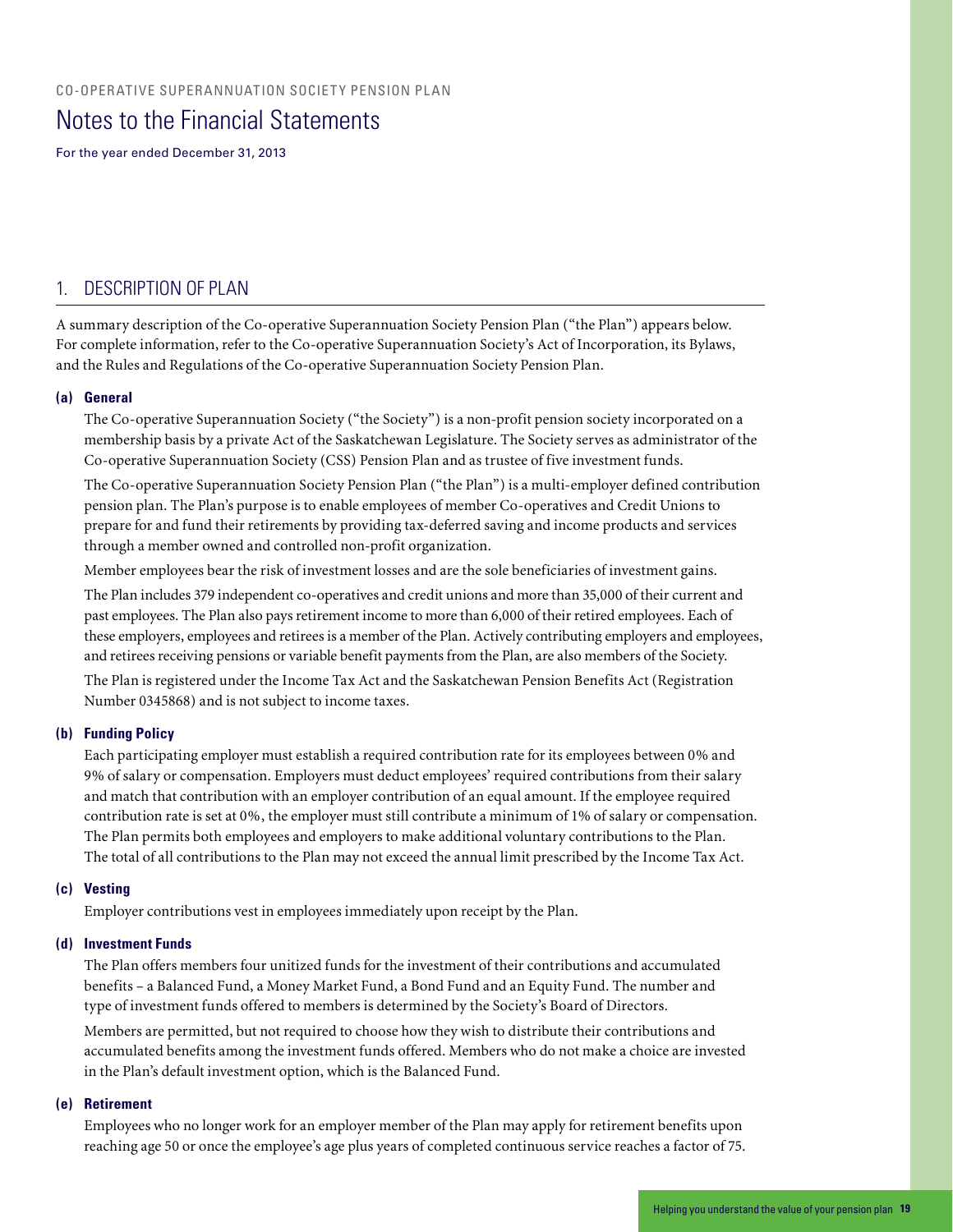Phased retirement, as permitted under the Income Tax Act and provincial pension legislation, is also available to employees with the consent of their employer.

The Plan offers retirees two internal retirement income options – a fixed monthly pension and a variable benefit payment option. Members' accumulated benefits may also be transferred to an insurer or financial institution licensed to provide retirement income products. Retirees must start a retirement income from the Plan or transfer their benefits into a self-directed lifetime retirement income product no later than the maximum age of deferral under the Income Tax Act.

#### **(f) Pensions**

The accumulated benefits of retirees who choose to start a fixed monthly pension are transferred into the CSS Pensions Fund – a segregated portfolio that secures the Plan's pension liability. Monthly pension payments are paid from this Fund. The Plan offers both single and joint life pensions.

Pensions provided by the Plan may receive periodic ad hoc increases, subject to the solvency of the CSS Pensions Fund and the policies adopted by the Board of Directors.

#### **(g) Variable Benefit Payments**

The accumulated benefits of members who choose to start a variable benefit payment remain in their account and under their control, invested in the Plan's Investment Funds as directed by the member. Variable benefit payments are periodic withdrawals taken directly from the member's accumulated benefits. Members may select a monthly or annual payment. Members receiving variable benefit payments have control over the amounts withdrawn, subject to the limits in the Income Tax Act and applicable pension legislation. Depending on the member's life span, investment returns and payment choices, a variable benefit payment may not provide a lifetime retirement income.

#### **(h) Disability Pensions**

In the event of termination due to health, injury or disability, a pension or variable benefit payment may commence at any age, subject to the Plan receiving acceptable medical confirmation.

#### **(i) Death Benefits**

In the event of a member's death prior to starting a pension or variable benefit payment, the member's accumulated benefits are paid to the member's spouse, beneficiary or estate in accordance with the member's designation, but subject to the provisions of the Income Tax Act and applicable pension legislation.

#### **(j) Termination Options**

Upon final termination of employment with any employer participating in the Plan, an employee member has the following options:

#### *Accumulated benefits locked-in for pension*

The member may:

- i) leave locked-in benefits in the Plan to commence a pension or variable benefit payment when eligible to do so, or
- ii) provided that the member has not started a pension, he/she may transfer locked-in benefits to a registered plan with an insurer or financial institution licensed to provide retirement income products that meet the conditions prescribed by the Income Tax Act and applicable pension legislation.

#### *Accumulated benefits not locked-in for pension*

The member may:

- i) leave non-locked-in benefits in the Plan to commence a pension or start a variable benefit payment, or;
- ii) provided that the member has not started a pension, he/she may withdraw non-locked-in benefits in the form of a cash payment net income tax or as a qualified transfer to a registered plan with an insurer or financial institution.

#### **(k) Administrative and Investment Expense**

All Plan expenses are paid directly from the Balanced Fund. Expenses associated with the administration and investment of the four funds are reimbursed in the form of a daily accrual charged to these funds and credited to the Balanced Fund.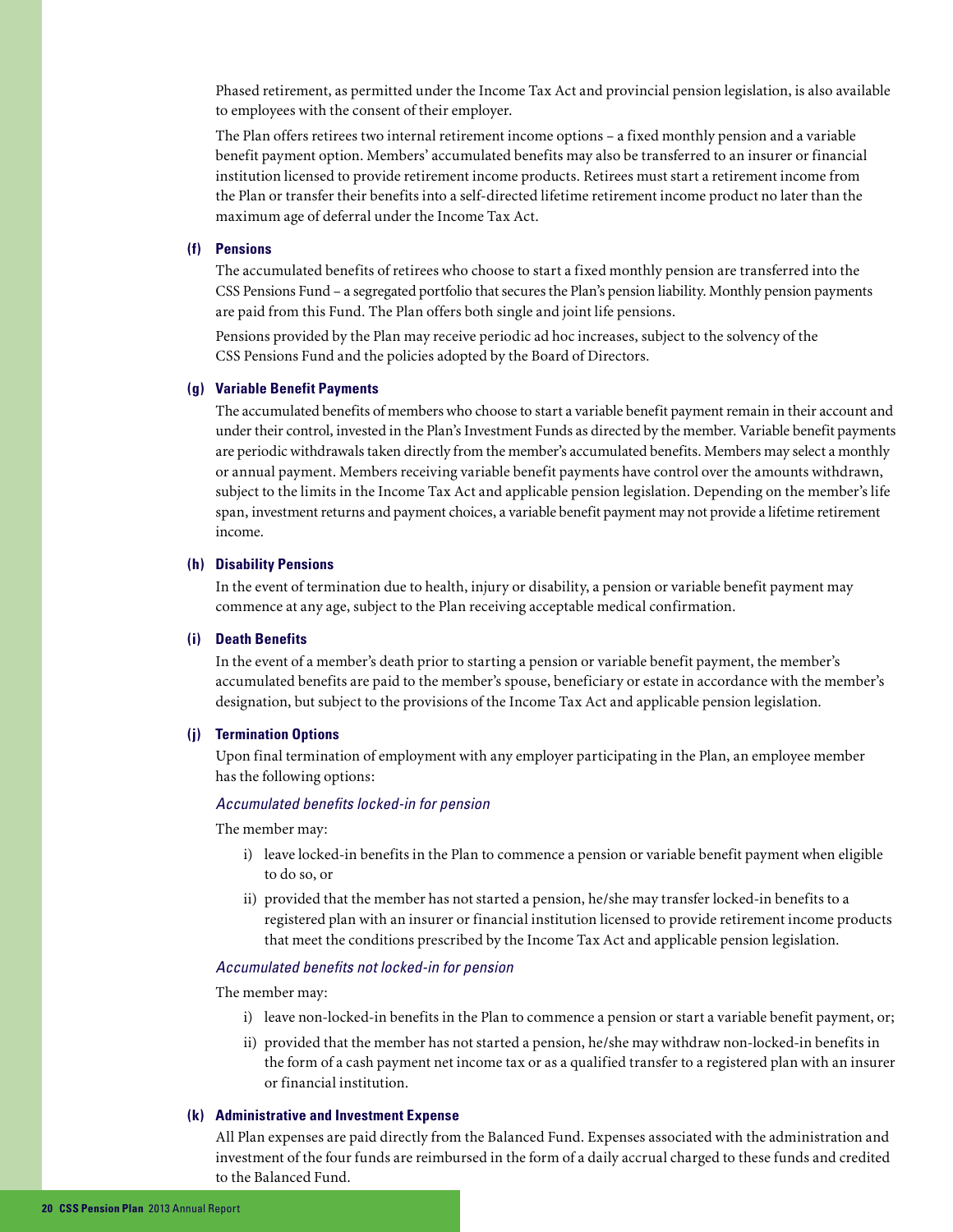#### 2. SUMMARY OF SIGNIFICANT ACCOUNTING POLICIES

#### **Basis of Presentation**

These financial statements are prepared in accordance with Canadian accounting standards for pension plans. The statements present the combined operations of the Co-operative Superannuation Society and the Co-operative Superannuation Society Pension Plan, independent of participating employers and plan members.

#### **Investment Transactions and Income**

Investment transactions are recognized on the trade date (the date upon which substantial risks and rewards have been transferred). Investment transaction costs are recognized in the statement of changes in net assets available for benefits in the period incurred.

Investment income consists of earned income (interest and dividends), realized gains and losses on disposal of investments, and unrealized gains and losses resulting from changes in the market value of investments, including pooled fund distributions.

Average cost reflects the purchase cost of the investment and includes direct acquisition costs.

| Category                                         | <b>Basis of Valuation</b>                                    |
|--------------------------------------------------|--------------------------------------------------------------|
| Interest Income                                  | <b>Accrual basis</b>                                         |
| Dividend Income                                  | Accrual basis on the ex-dividend date                        |
| Realized gains and losses for investments sold   | Difference between proceeds on disposal and the average cost |
| Unrealized gains and losses for investments held | Difference between market value and the average cost         |

#### **Investment Valuation**

Fixed income and equity investments are stated at market values as determined by reference to quoted year-end prices provided by independent investment services organizations. Pooled funds are stated at the year-end unit values, which reflect the market value of their underlying securities.

Short-term investments are recorded at cost, which together with accrued interest or discount earned, approximates market value.

#### **Foreign Currency Translation**

Transactions in foreign currencies are translated into Canadian dollars at rates of exchange prevailing on the transaction date. Investments denominated in foreign currencies and held at the end of the year are translated at exchange rates in effect at year-end. The resulting realized and unrealized gains and losses are included in investment income.

#### **Financial Instruments**

The carrying amounts of the Plan's receivables, payables, and accruals approximate fair value due to their shortterm nature.

#### **Derivative Financial Instruments**

Derivative financial instruments are financial contracts, the value of which is derived from changes in underlying assets or indices as measured at the closing date of the period being reported. Derivative transactions are conducted in the over-the-counter market directly between two counter parties or on regulated exchange markets. All derivative financial instruments are recorded at market value using market prices. Where quoted market values are not readily available, appropriate valuation techniques are used to determine market value.

#### **Use of Estimates and Judgement**

The preparation of financial statements prepared in accordance with Canadian accounting standards for pension plans requires management to make estimates and assumptions that affect the reported amounts of assets and liabilities and disclosure of contingent assets and liabilities at the date of the financial statements, and the amounts of increases and decreases in net assets available for benefits for the reporting period. The most significant estimates relate to the fair values of investments. Actual results could differ from those estimates.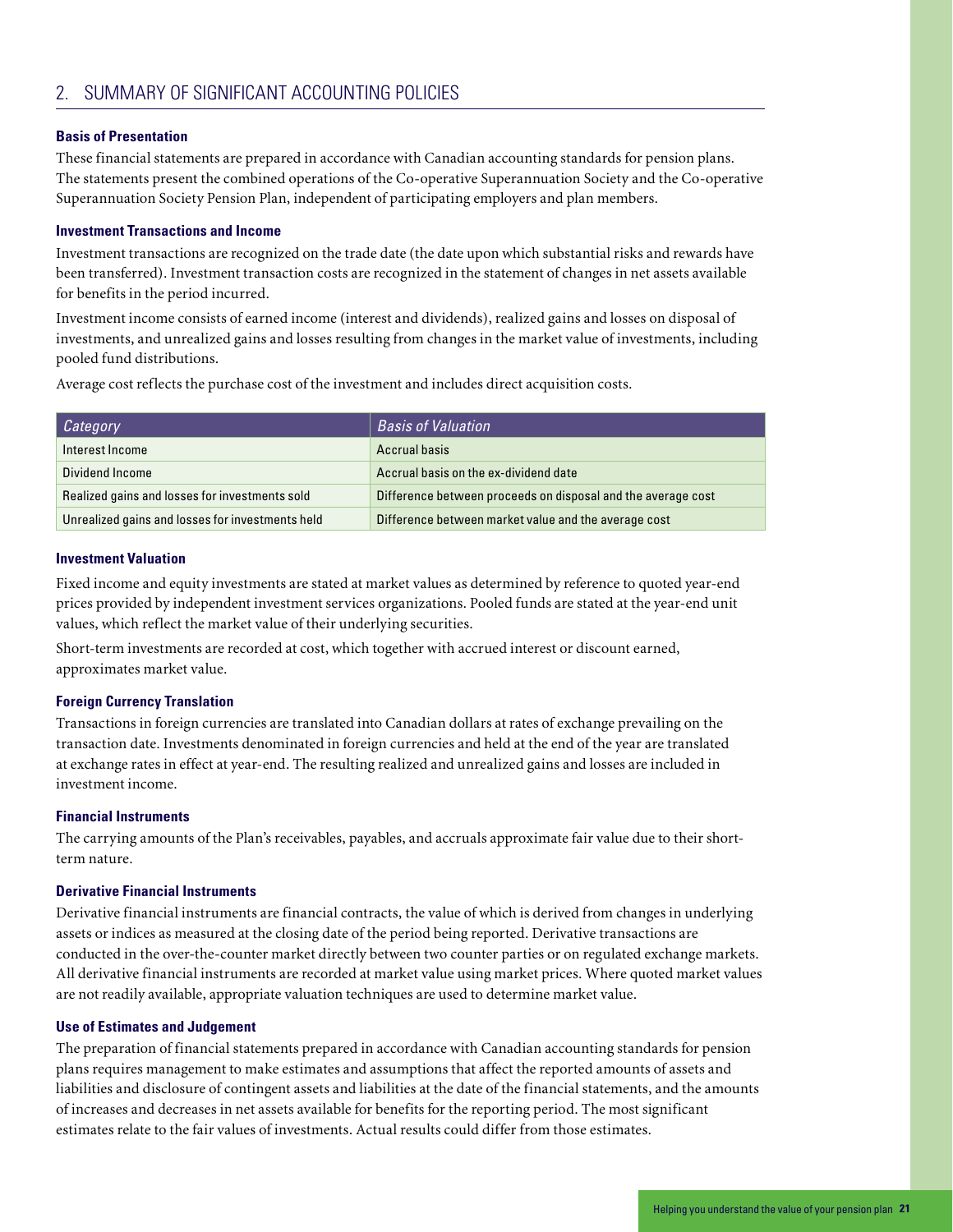#### 3. INVESTMENTS

The Society serves as fund holder and trustee for the Pensions Fund and 4 unitized Investment funds: a Balanced Fund, a Money Market Fund, a Bond Fund, and an Equity Fund. The structures of these funds are determined by the Society's Board of Directors, which sets the Plan's Investment Policy. The Plan's Investment Policy conforms to the legal requirements and best practice guidelines applicable to pension trusts.

#### **CSS PENSIONS FUND**

| (thousands of dollars)         | 2013                   |                          | 2012 |                 |                          |  |
|--------------------------------|------------------------|--------------------------|------|-----------------|--------------------------|--|
|                                | <b>Market</b><br>Value | Investment<br>Percentage |      | Market<br>Value | Investment<br>Percentage |  |
| <b>Custodial Cash Accounts</b> | \$<br>(34)             |                          | \$   | (50)            |                          |  |
| Short-term                     | 11,158                 |                          |      | 7,983           |                          |  |
|                                | 11,124                 | 1.9%                     |      | 7,933           | 1.3%                     |  |
| <b>Bonds and Debentures</b>    |                        |                          |      |                 |                          |  |
| Federal                        | 64,822                 |                          |      | 80,106          |                          |  |
| Provincial                     | 229,334                |                          |      | 241,220         |                          |  |
| Municipal                      | 37,487                 |                          |      | 32,235          |                          |  |
| Corporate                      | 254,200                |                          |      | 258,897         |                          |  |
|                                | 585,843                | 98.1%                    |      | 612,458         | 98.7%                    |  |
| Total                          | \$<br>596,967          | 100.0%                   | \$   | 620.391         | 100.0%                   |  |

The Pensions Fund contains Canadian bonds and short-term investments. An immunization strategy is employed by the Pensions Fund Manager to ensure that cash flows from the fund will meet the Plan's pension payroll, and to render the portfolio immune to changes in interest rates.

#### **CSS INVESTMENT FUNDS**

| (thousands of dollars)                                                                                                     | 2013                             |                          |                                         | 2012                     |
|----------------------------------------------------------------------------------------------------------------------------|----------------------------------|--------------------------|-----------------------------------------|--------------------------|
| Investment<br>Type                                                                                                         | <b>Market</b><br>Value           | Investment<br>Percentage | Market<br>Value                         | Investment<br>Percentage |
| <b>Custodial Cash Accounts</b><br>Short-term<br>Short-term pooled fund                                                     | \$<br>7,136<br>22,296<br>131,567 |                          | \$<br>9,697<br>9,132<br>155,245         |                          |
|                                                                                                                            | 160,999                          | 5.3%                     | 174,074                                 | 6.5%                     |
| <b>Bonds and Debentures</b><br>Federal<br>Provincial<br>Municipal<br>Corporate<br>Corporate - foreign<br>Pooled Funds      | 55,145<br>1,007,008              |                          | 50,240<br>890,436                       |                          |
|                                                                                                                            | 1,062,153                        | 34.6%                    | 940,676                                 | 35.2%                    |
| Equities<br>Canadian shares                                                                                                | 611,760<br>611,760               | 19.9%                    | 538,166<br>538,166                      | 20.1%                    |
| Translated to Canadian dollars<br>U.S.<br>Pooled Fund U.S. Indexed<br>Non-North American<br>Pooled Fund Non-North American | 534,128<br>216,949<br>482,307    |                          | 81,009<br>464,572<br>232,500<br>242,339 |                          |
|                                                                                                                            | 1,233,384                        | 40.2%                    | 1,020,420                               | 38.2%                    |
| Total                                                                                                                      | \$<br>3,068,296                  | 100.0%                   | \$<br>2,673,336                         | 100.0%                   |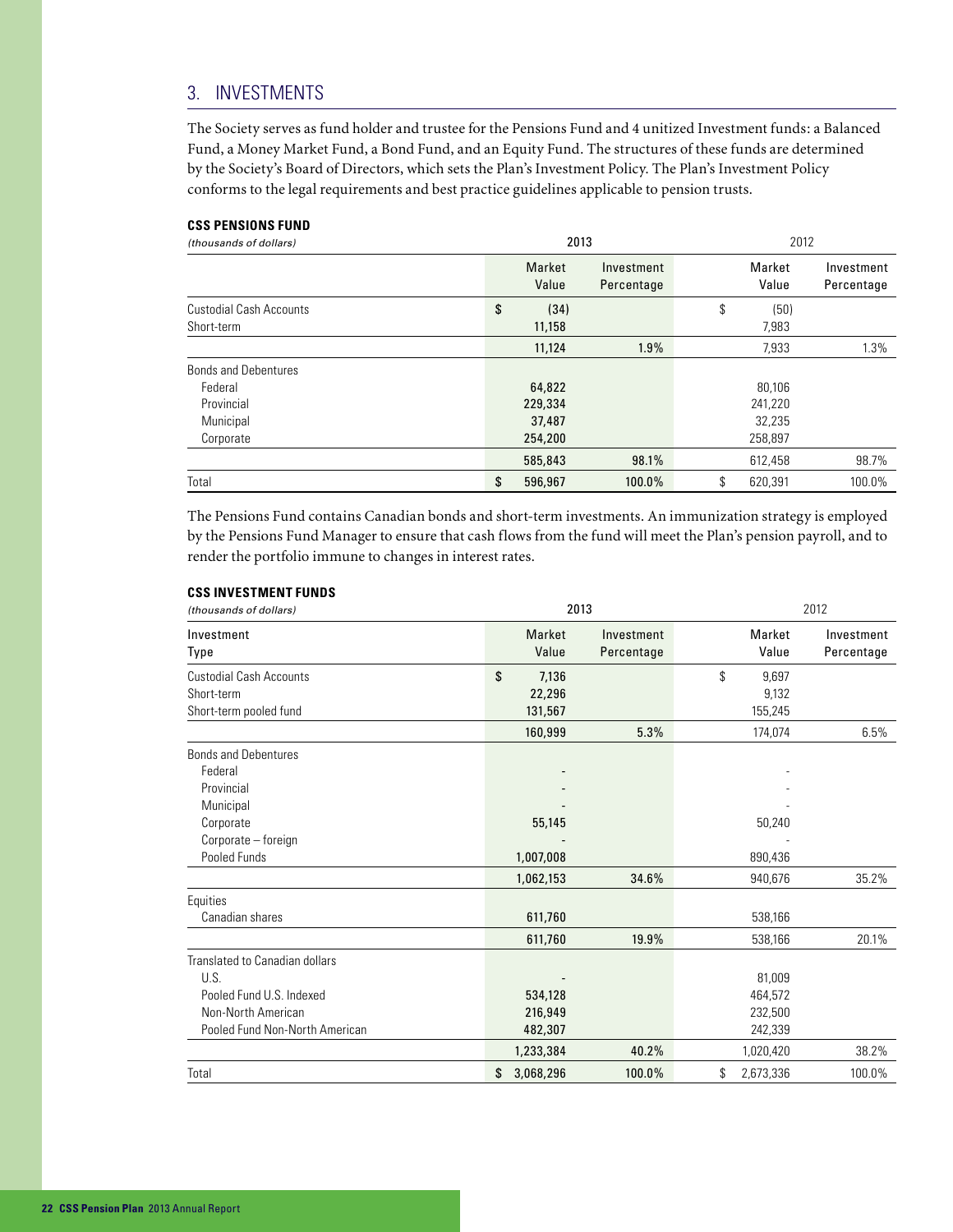The CSS Investment Funds contain cash, short-term investments, bonds, Canadian and foreign equities, and units in pooled funds. The Balanced Fund contains cash, short-term investments, bonds, Canadian and foreign equities, and units in pooled funds (short-term, bonds, Emerging Markets, U.S Indexed, and Non-North American). The Money Market Fund contains cash and units in a short-term pooled fund. The Equity Fund contains cash, short-term investments, Canadian and foreign equities including units in Emerging Markets, U.S. Indexed and Non-North American pooled funds. The Bond Fund contains cash, short-term investments, and units in two bond pooled funds.

#### **MAV 2 Notes /Asset Backed Commercial Paper**

CSS Pension Plan continues to hold Master Asset Vehicle (MAV 2) notes in the CSS Balanced Fund. CSS Pension Plan has determined the fair value of the MAV 2 notes using recent market prices for the notes to the extent that prices are available. The market prices were based on bids received from multiple dealers and reflect an illiquid market.

#### **MAV 2 NOTES**

|                        |                   |                 |                          | 2012         |                 |                   |
|------------------------|-------------------|-----------------|--------------------------|--------------|-----------------|-------------------|
| (thousands of dollars) | <b>Face Value</b> | <b>Discount</b> | <b>Fair Value</b>        | Face Value   | <b>Discount</b> | <b>Fair Value</b> |
| Class A1               | 32.841            | 7%              | 30,593<br>S.             | 32.862<br>\$ | 15%             | 27,891            |
| Class A2               | 21,623            | 10%             | 19,512                   | 21,623       | 18%             | 17,677            |
| Class B                | 3,925             | 10%             | 3,547                    | 3.925        | 21%             | 3,101             |
| Class C                | 1,809             | 18%             | 1.493                    | 1,809        | 31%             | 1,248             |
| Class 13 (1A Tracking) | 356               | 100%            | $\overline{\phantom{a}}$ | 993          | 68%             | 323               |
| Total                  | 60.554            | 9%              | 55,145<br>S              | 61.212<br>Φ  | 18%             | 50.240            |

As at December 31, 2013 the value used for calculating and reporting unit prices reflected a discount of 5.41% (2012 – 6.43%) from the original MAV 2 notes' face value. In addition, unit prices reflected additional MAV 2 accrued investment income of \$651,872 above current market values. The value used for unit pricing was therefore \$2,784,543 (2012 – \$7,036,728) greater than the fair value of the assets as shown above. This equates to a difference of \$0.01 (2012 – \$0.04) per unit or 0.10% (2012 – 0.28%) for the Balanced Fund, the only Investment Fund to hold the MAV 2 notes.

The table below reconciles the Balanced Fund transactional value for Member accounts as at December 31, 2013 with the net assets available for benefits.

|                                                | 2013              |                          | 2012              |  |          |  |
|------------------------------------------------|-------------------|--------------------------|-------------------|--|----------|--|
| (Total Fund in thousands of dollars)           | <b>Total Fund</b> | Per Unit                 | <b>Total Fund</b> |  | Per Unit |  |
| Net Assets available for Benefits              | 2,886,072         | 17.29                    | 2.477.206         |  | 14.83    |  |
| Unrealized Loss on MAV 2 notes                 | 2.785             | 0.01                     | 7,037             |  | 0.04     |  |
| Other Adjustments                              | (447)             | $\overline{\phantom{a}}$ | (98)              |  |          |  |
| <b>Transactional Value for Member Accounts</b> | 2,888,410         | 17.30                    | 2.484.145         |  | 14.87    |  |

#### **Fair Value**

The Plan has classified its financial instrument holdings using a hierarchy that reflects the significance of the inputs used in determining their measurements.

Under the classification structure, financial instruments recorded at unadjusted quoted prices in active markets for identical assets and liabilities are classified in Level 1. Instruments valued using inputs other than quoted prices included in Level 1 that are observable for the asset or liability either directly or indirectly are classified as Level 2. Instruments valued using inputs that are not based on observable market data are classified as Level 3.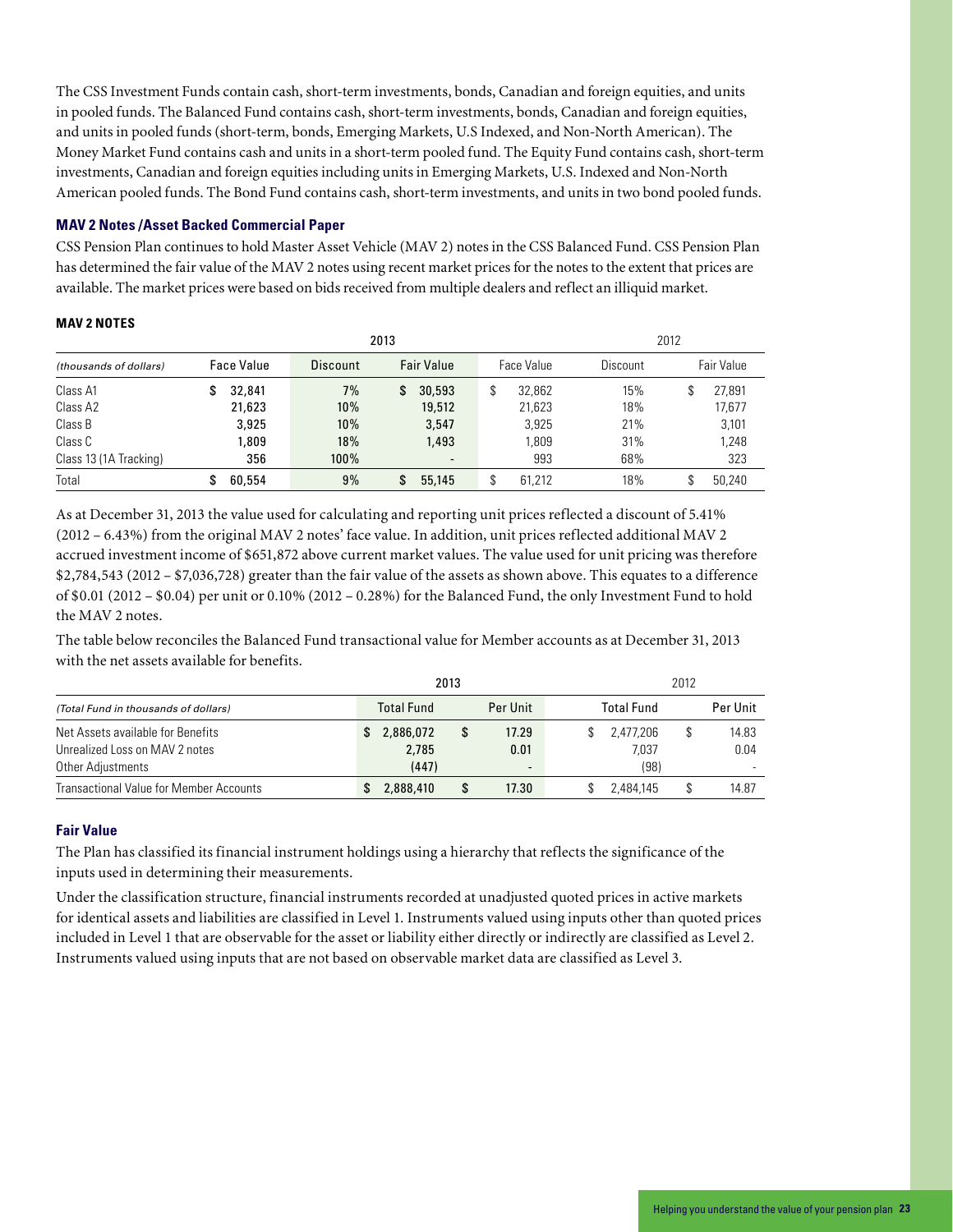|                        | Level 1                        |    |                        | Level 2       |  | Level 3       |    |                          | Total |                   |               |    |             |
|------------------------|--------------------------------|----|------------------------|---------------|--|---------------|----|--------------------------|-------|-------------------|---------------|----|-------------|
| (thousands of dollars) | 2013                           |    | 2012                   | 2013          |  | 2012          |    | 2013                     |       | 2012              | 2013          |    | 2012        |
| Investment Funds       |                                |    |                        |               |  |               |    |                          |       |                   |               |    |             |
| Bonds                  | \$<br>$\overline{\phantom{m}}$ | S  |                        | \$1,007,008   |  | 890.436<br>\$ | \$ | 55,145                   | -S    | 50,240            | \$1,062,153   | \$ | 940,676     |
| Short-term             |                                |    |                        | 160,667       |  | 173,011       |    |                          |       |                   | 160,667       |    | 173,011     |
| Equities               | 828,709                        |    | 851.675                | 1,016,435     |  | 706,910       |    |                          |       | $\qquad \qquad -$ | 1,845,144     |    | 1,558,585   |
| Total                  | \$828,709                      | -S | 851.675                | \$2,184,110   |  | \$1,770,357   | \$ | 55,145                   | - \$  | 50.240            | \$3,067,964   |    | \$2,672,272 |
| Pensions Fund          |                                |    |                        |               |  |               |    |                          |       |                   |               |    |             |
| <b>Bonds</b>           |                                |    | $\qquad \qquad \qquad$ | 585,843       |  | 612.458       |    |                          |       |                   | 585,843       |    | 612,458     |
| Short-term             |                                |    |                        | 11,158        |  | 7,983         |    |                          |       |                   | 11,158        |    | 7,983       |
| Total                  | \$<br>$\overline{\phantom{m}}$ | S  |                        | 597,001<br>\$ |  | 620.441<br>\$ | \$ | $\overline{\phantom{m}}$ | S     | $\qquad \qquad$   | 597,001<br>\$ | \$ | 620.441     |

The following table classifies the Plan's financial instruments within a fair value hierarchy, excluding custodial cash accounts:

The following table represents the changes to Level 3 instruments during the period ending December 31, 2013.

| <b>MAV 2 NOTES</b>                   |              |    |        |
|--------------------------------------|--------------|----|--------|
| (thousands of dollars)               | 2013         |    | 2012   |
| Balance at January 1                 | \$<br>50,240 | \$ | 39,990 |
| Net Purchases, sales, principal pyts | (658)        |    |        |
| Net Transfers in (out)               | -            |    |        |
| Gains (losses)                       |              |    |        |
| Realized                             | 436          |    |        |
| Unrealized                           | 5,127        |    | 10,250 |
| <b>Balance at December 31</b>        | \$<br>55,145 | S  | 50,240 |

#### 4. RISK MANAGEMENT

The net assets available for benefits in the Plan's Investment Funds and Pensions Fund consist almost entirely of financial instruments. The risks of holding financial instruments include interest rate risk, credit risk, foreign exchange risk, market risk and liquidity risk.

Significant financial risks are related to the investments held on behalf of Plan members. These financial risks are managed by having an investment policy, which is approved annually by the Board of Directors. The investment policy provides guidelines to the Plan's investments managers for the asset mix of the portfolio regarding quality and quantity of fixed term investments and equity investments. The asset mix helps to reduce the impact of market value fluctuations by requiring investments in different asset classes and in domestic and foreign markets. The Board reviews regular compliance reports from its investment managers and custodian as to their compliance with the investment policy.

#### **Interest Rate Risk**

Interest rate risk refers to the adverse consequences of interest rate changes on the Plan's cash flows, financial position, and income. Each Fund's exposure to interest rate risk, if any, is concentrated in its investments in debt securities including short-term investments, bonds and debentures and fixed income pooled funds. The Plan's sensitivity to interest rate changes is estimated using the weighted average duration of the fixed income portfolio. In practice, the actual trading results may differ from these approximations and the difference can be material.

The CSS Pensions Fund has exposure to interest rate risk as follows:

As at December 31, 2013, if the prevailing interest rate had changed by 1%, assuming a parallel shift in the yield curve with all other variables held constant, net assets would have decreased or increased respectively by approximately, \$50,310,705 (approximately 8.38 % of net assets) (2012 – \$53,859,243 or 8.63% of net assets).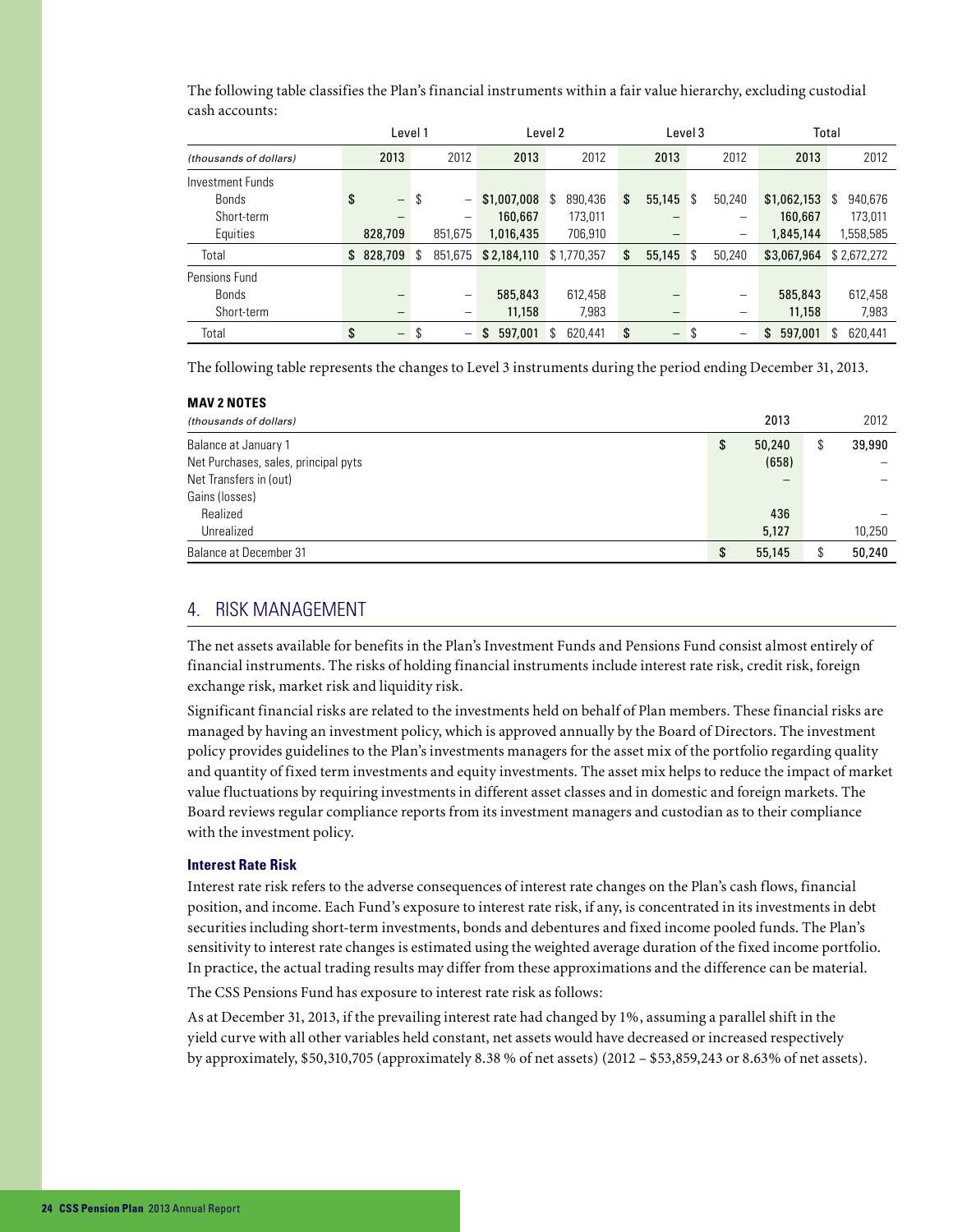The CSS Investment Funds have exposure to interest rate risk as follows:

As at December 31, 2013, if the prevailing interest rate had changed by 1%, assuming a parallel shift in the yield curve with all other variables held constant, net assets would have decreased or increased respectively by approximately, \$64,612,444 (approximately 2.10% of net assets) (2012 – \$56,698,565 or 2.12% of net assets).

#### **Credit Risk**

Credit risk refers to the potential loss arising from a party not being unable to meet its financial obligation. The Plan is subject to credit risk within its investment holdings, forward currency contracts and securities lending program.

Credit risk within investments is managed through the Plan's Statement of Investment Policies and Goals. The investment policy together with the investment management agreement establishes limits on each manager's exposure to lower the credit quality issues as well as the maximum exposure to any one issuer.

As at December 31, 2013, 100% (2012 – 100%) of the Plan's short-term investments were rated "R-1 low" or better and 89.79% (2012 – 91.76%) of the bonds and debentures held in the CSS Investment Funds and 95.86% (2012 – 98.46%) of the bonds and debentures held in the CSS Pensions Fund were rated "A" or better.

Currency Forward contracts are entered into between the Plan and approved counter parties. The credit risk associated with these contracts is mitigated by establishing a minimum number of counter parties, and through credit analysis of counterparties performed by the Currency Manager.

Under the securities lending program, collateral is pledged to the Plan by various counter parties for securities out on loan to the counter parties. The Plan has entered into a securities lending agreement with BNY Mellon Global Collateral Services, to enhance portfolio returns. The securities lending program operates by lending the Plan's available securities to approved borrowers. Credit risk associated with the securities lending program is mitigated by requiring borrowers to provide cash or collateral that exceeds the market value of the loaned securities. At December 31, 2013, securities on loan had a market value of \$290.6 million (2012 – \$305.8 million). Collateral held to secure those loans had a market value of \$305.9 million (2012 – \$324.1 million).

#### **Market Risk**

Market risk is the risk that the value of an investment will fluctuate as a result of changes in the value of financial instruments. Value can be affected by changes in interest rates, foreign exchange rates and security prices.

#### **Foreign Currency Risk (\$CAD)**

The Plan is exposed to currency risk through holdings of foreign equities where investment values may fluctuate due to changes in foreign exchange rates. The Plan manages foreign currency risk by investing in securities that are strategically distributed over several geographic areas to limit exposure to any one foreign currency.

On December 31, 2013, the Plan's foreign currency exposures were as follows:

| <b>CURRENCY</b>                   |    |           |                 |
|-----------------------------------|----|-----------|-----------------|
| (thousands of Canadian dollars)   |    | 2013      | 2012            |
| United States dollar              | \$ | 554,198   | \$<br>562,246   |
| British pound sterling            |    | 98,507    | 87,232          |
| Euro                              |    | 112,695   | 103,983         |
| Other European currencies         |    | 69,065    | 51,526          |
| Japanese ven                      |    | 97,933    | 88,018          |
| Other Pacific currencies          |    | 68,636    | 74,632          |
| <b>Emerging Market currencies</b> |    | 229,023   | 43,998          |
| Total                             | S  | 1,230,057 | \$<br>1,011,635 |

The Plan also manages currency risk through the use of currency forwards. These currency forwards are used to dynamically hedge the Plan's developed market foreign currency exposure. As at December 31, 2013 the fair value of the currency forwards payable was \$674,074,649 (2012 – \$1,461,069,334) and the fair value of the currency forwards receivable was \$672,938,918 (2012 – \$1,460,237,986).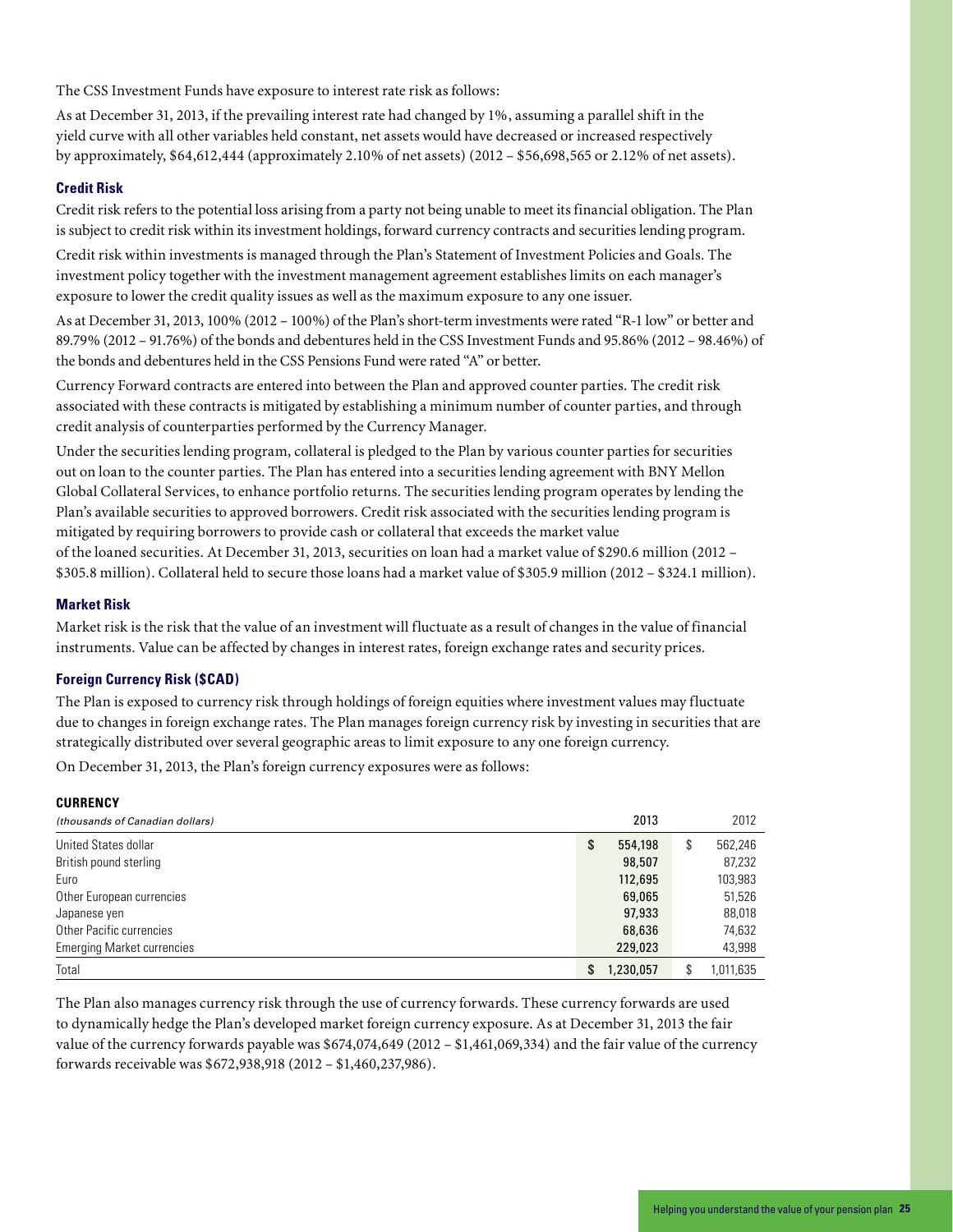The Plan's currency forward contracts at December 31, 2013 were as follows:

| (thousands of Canadian dollars) |                         | 2013                  |                          | 2012                |                       |             |  |  |
|---------------------------------|-------------------------|-----------------------|--------------------------|---------------------|-----------------------|-------------|--|--|
|                                 | <b>Market Value</b>     | <b>Notional Value</b> | Gain (Loss)              | <b>Market Value</b> | <b>Notional Value</b> | Gain (Loss) |  |  |
| Canadian Dollar                 | 226,320<br>$\mathbf{s}$ | 226,320               |                          | \$<br>470.240       | 470.240               |             |  |  |
| Swiss Franc                     | (39, 148)               | (38, 425)             | (723)                    | (19.298)            | (19,037)              | (261)       |  |  |
| <b>British Pound Sterling</b>   |                         |                       | $\overline{\phantom{a}}$ | (44, 874)           | (44, 152)             | (722)       |  |  |
| Hong Kong Dollar                | (90)                    | (90)                  | ٠                        | (21.277)            | (21, 234)             | (43)        |  |  |
| European Euro                   | (35,008)                | (34, 518)             | (490)                    | (53,014)            | (52, 222)             | (792)       |  |  |
| <b>United States Dollar</b>     | (114, 523)              | (114, 206)            | (317)                    | (281,051)           | (280, 497)            | (554)       |  |  |
| Australian Dollar               | (7,909)                 | (8,039)               | 130                      | (4,330)             | (4, 334)              | 4           |  |  |
| Singapore Dollar                | (19, 338)               | (19, 418)             | 80                       | (6,693)             | (6,685)               | (8)         |  |  |
| Swedish Krona                   | (143)                   | (142)                 | (1)                      | (3,027)             | (2,953)               | (74)        |  |  |
| Danish Krone                    | (2, 458)                | (2, 423)              | (35)                     | (2,205)             | (2,172)               | (33)        |  |  |
| Japanese Yen                    | (8,839)                 | (9.059)               | 220                      | (35.264)            | (36.916)              | 1.652       |  |  |
| South Korean Won                |                         |                       | —                        | (37,836)            | (37, 836)             |             |  |  |
| Total                           | \$<br>(1, 136)          |                       | (1, 136)                 | (38, 629)<br>\$     | (37.798)              | (831)       |  |  |

As at December 31, 2013, if the Fund's functional currency, the Canadian dollar, had strengthened or weakened by 5% in relation to all other currencies with all other variables held constant, the net assets would have decreased or increased respectively, by approximately \$27,855,889 (approximately 1% of net assets)(2012 – \$29,264,386 or 1% of net assets). In practice, the actual trading results may differ from this approximate sensitivity analysis and the differences could be material.

#### **Equity Price Risk**

**CURRENCY**

The Plan is exposed to changes in equity prices in global markets. The Board's policy is to invest in a diversified portfolio of investments. No one investee or related group of investees represents greater than 10% of the total book value of the assets of the Plan. As well, no one holding represents more than 30% of the voting rights of any corporation.

As at December 31, 2013 had market prices, as measured by the benchmark indices, increased or decreased by 10%, with all other variables held constant the Investment Fund's net assets available for benefits would have increased or decreased by approximately:

| (thousands of dollars)                       | 2013 Impact |        | 2012 Impact  |
|----------------------------------------------|-------------|--------|--------------|
| Benchmark                                    |             |        |              |
| S&P TSX Composite Total Return Index         | \$          | 61.176 | \$<br>52.180 |
| S&P 500 Total Return Index Hedged (C\$ BA's) |             | 28,706 | 24,736       |
| S&P 400 Total Return Index Hedged (C\$ BA's) |             | 24,707 | 21,721       |
| <b>MSCI EAFE Total Return Index</b>          |             | 30,417 | 24.234       |
| MSCI A 11 Country ex US Total Return Index   |             | 21,695 | 17.909       |
| <b>MSCI World Total Return Index</b>         |             |        | 15.079       |
| MSCI Emerging Markets IMI Total Return Index |             | 17,814 |              |

#### **Liquidity Risk**

Liquidity risk is the risk that the Plan will encounter difficulty in meeting obligations associated with financial liabilities. The Plan manages liquidity risk by maintaining adequate cash and short-term securities and monitoring actual and forecasted cash flows to support the Plan's operating needs.

#### 5. ACTUARIAL VALUATION OF PENSION ASSETS AND LIABILITIES

The payments to retired members who chose to receive a fixed monthly pension from the Plan are paid from the CSS Pensions Fund. An actuarial valuation of the assets held in the CSS Pensions Fund and of the Plan's pension liability is required every three years by law. The most recently completed valuation was conducted as at December 31, 2012. At that date, the Plan's actuary reported that the market value of the assets held in the CSS Pensions Fund exceeded the Plan's pension liability as indicated on the next page.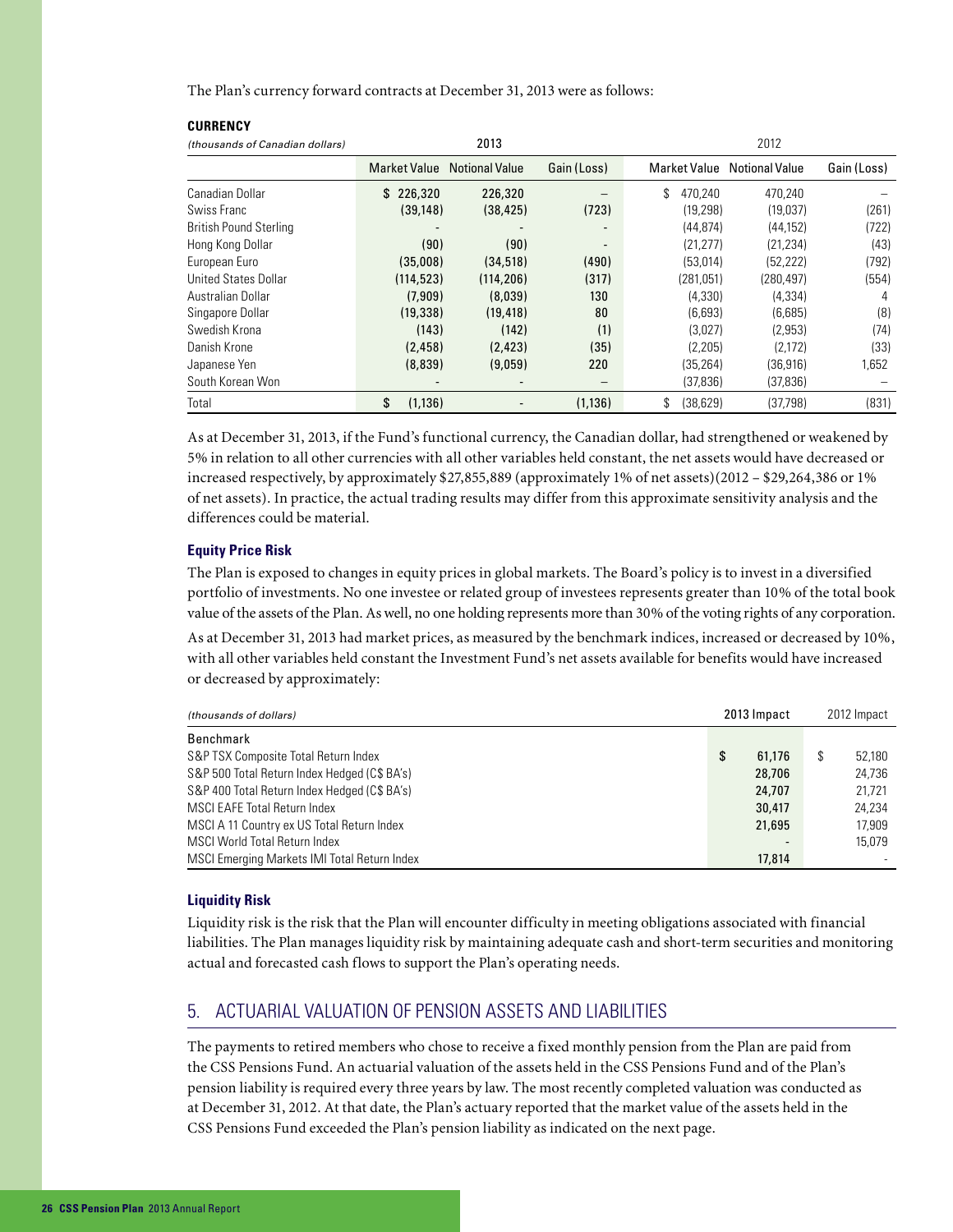| <b>ACTUARIAL POSITION</b>                      |   |           |            |
|------------------------------------------------|---|-----------|------------|
| (thousands of dollars)                         |   | 2012      | 2009       |
| Market Value of Assets:                        |   | 623,999   | 522.825    |
| Less actuarial value of Pension Liability      |   | (546.159) | (460, 270) |
| Surplus at December 31                         | S | 77,840    | 62,555     |
| Reserve for adverse deviation from assumptions | S | 77,840    | 62.555     |

Based on monthly immunization calculations performed by the Plan's external Pensions Fund Manager, Management estimates that the market value of the Pensions Fund as at December 31, 2013, continued to be adequate to fully fund the Plan's pension liability and provide a reserve for adverse deviation from assumptions. The assumptions used by the Pensions Fund Manager may vary from the assumptions used by the Plan's actuary in performing the Plan's triennial actuarial valuations.

#### 6. UNIT PRICING

**RECONCILIATION**

Investment income, gains and losses accruing on the assets held in the investment funds available to members are credited to those invested through daily changes in fund unit prices. Investment and administration expenses relating to each fund are accrued to each fund prior to establishing its daily unit price. Depending on whether a fund experiences a net gain or loss after expenses, the fund's unit price increases or decreases accordingly. Fund transactions may be suspended temporarily at management's discretion where an accurate unit price for a fund cannot be determined due to the unavailability of reliable market pricing or other asset valuations.

Fund transactions are processed using "forward pricing". This means that they are processed at the next unit price set after receiving funds or instructions. Contributions to, and transfers between the investment funds available to members are processed on a daily basis in the normal course. Lump sum withdrawals are generally processed on a weekly basis. Periodic withdrawals of retirement income are processed in accordance with the terms of each member's application for benefits.

On December 31, 2013, the CSS Balanced Fund's unit price was \$17.3048 (2012 – \$14.8719) the CSS Money Market Fund's unit price was \$12.0151 (2012 – \$11.8873), the CSS Equity Fund's unit price was \$13.7312 (2012 – \$10.7189), and the CSS Bond Fund's unit price was \$11.1536 (2012 – \$11.3600).

#### 7. RECONCILIATION OF MEMBERS' ACCOUNTS

In accordance with Canadian accounting standards for pension plans, the Statement of Net Assets Available for Benefits includes the fair value of the investments held on behalf of plan members as well as fixed assets and various adjustments and accruals. Only actual cash transactions and market value changes that occurred from January 1, 2013, to the last business day of the year, however, are reflected in the unit prices and unit counts that determine the total value of members' accounts at year-end.

As stated in the Statement of Financial Position, the value of net assets available for benefits as of December 31, 2013 was \$3,073,734,283 while the total value of members' accounts as per the Plan's unitized record keeping system on this same date was \$3,074,997,772. The difference between these two amounts is reconciled below.

| KELUNLILIAIIUN                          |                 |                 |
|-----------------------------------------|-----------------|-----------------|
| (thousands of dollars)                  | 2013            | 2012            |
| Net Assets available for Benefits       | 3,073,734<br>S. | 2,679,886<br>\$ |
| Add Back:                               |                 |                 |
| <b>Accrued Expenses</b>                 | 115             | 124             |
| Withdrawals Payable                     | 515             | 716             |
| Market Value Adjustments                | 2,051           | 7,208           |
| Deduct:                                 |                 |                 |
| <b>Fixed Assets</b>                     | (43)            | (22)            |
| <b>Contributions Receivable</b>         | (1, 374)        | (2,629)         |
| <b>Total Value of Members' Accounts</b> | 3,074,998<br>S. | 2,685,283<br>\$ |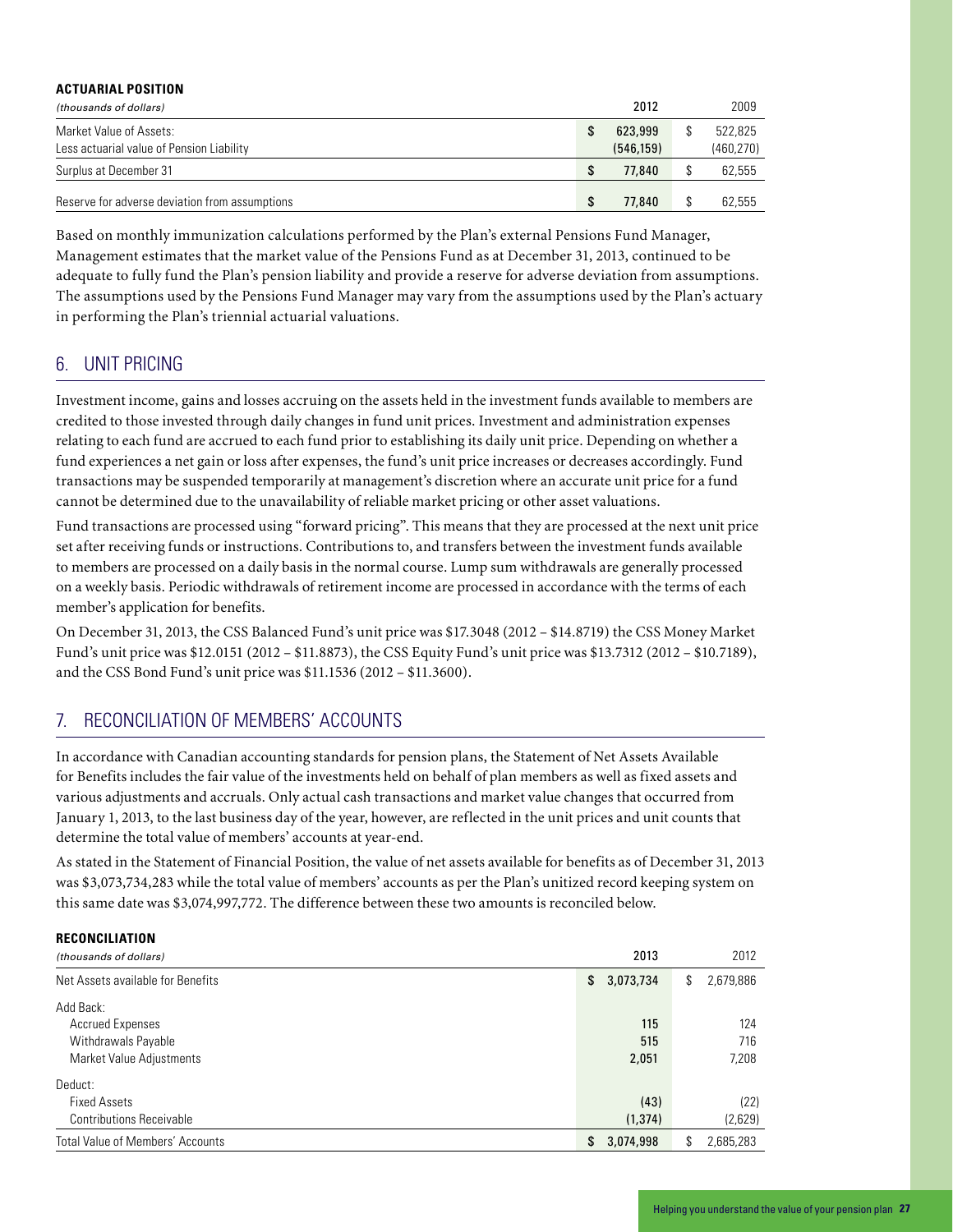"Market value adjustments" above includes an estimate of the difference between the fair value and the expected realizable value of the MAV 2 notes held on behalf of CSS members. See Note 3 on page 23.

#### 8. INTERFUND BALANCES

Interfund balances represent an accrual of the outstanding administration charges owed by the CSS Pensions Fund to the CSS Balanced Fund at the end of the reporting period, plus an interest charge on this and other amounts owed during the year. Interest is calculated on the amount outstanding on a per diem basis at the rate earned on Canadian T-bills for the immediately preceding month. Amounts owed are reimbursed to the CSS Balanced Fund on a monthly basis.

#### 9. FUND RETURNS AND EXPENSES

The rates of return and management expense ratios of the investment funds offered to Plan members in 2013 were as follows:

|                          | 2013               |            | 2012               |            |  |
|--------------------------|--------------------|------------|--------------------|------------|--|
| Fund                     | <b>Fund Return</b> | <b>MER</b> | <b>Fund Return</b> | <b>MER</b> |  |
| <b>Balanced Fund</b>     | 16.36%             | 0.30%      | 9.66%              | 0.29%      |  |
| <b>Money Market Fund</b> | 1.08%              | 0.10%      | 1.11%              | 0.09%      |  |
| <b>Bond Fund</b>         | $-1.82%$           | 0.19%      | 3.96%              | 0.17%      |  |
| <b>Equity Fund</b>       | 28.10%             | 0.32%      | 13.44%             | 0.35%      |  |

The returns stated are net of all administrative and investment expenses.

#### 10. INVESTMENT FUNDS DETAIL

#### STATEMENT OF FINANCIAL POSITION

#### **Investment Funds**

| (thousands of dollars)                   | 2013            |                  |             |        |           | 2012      |
|------------------------------------------|-----------------|------------------|-------------|--------|-----------|-----------|
|                                          | <b>Balanced</b> | Money-<br>Market | <b>Bond</b> | Equity |           |           |
|                                          | Fund            | Fund             | Fund        | Fund   | Total     | Total     |
| Assets                                   |                 |                  |             |        |           |           |
| Investments                              | 2,881,708       | 107,505          | 32,471      | 46,612 | 3,068,296 | 2,673,336 |
| Accrued investment inc.                  | 2,245           |                  |             | 34     | 2,279     | 3,896     |
| Cash                                     | 6,179           |                  |             |        | 6,179     | 4,653     |
| <b>Accounts Receivable</b>               |                 |                  |             |        |           |           |
| Employee contributions                   | 535             |                  |             |        | 535       | 814       |
| <b>Employer contributions</b>            | 497             |                  |             |        | 497       | 682       |
| Fixed assets                             | 43              |                  |             |        | 43        | 22        |
| Interfund balance                        |                 | 175              |             | 1,338  | 1,513     | 1,936     |
|                                          | 2,891,207       | 107,680          | 32,471      | 47,984 | 3,079,342 | 2,685,339 |
| <b>Liabilities</b>                       |                 |                  |             |        |           |           |
| Due to (from) brokers                    | 804             |                  |             | (8)    | 796       | 1,203     |
| Accounts payable                         | 3,253           | 40               | 26          | 54     | 3,373     | 2,388     |
| Interfund balance                        | 1,078           | -                | 361         |        | 1,439     | 1,862     |
|                                          | 5,135           | 40               | 387         | 46     | 5,608     | 5,453     |
| <b>Net Assets Available for Benefits</b> | 2,886,072       | 107,640          | 32,084      | 47,938 | 3,073,734 | 2,679,886 |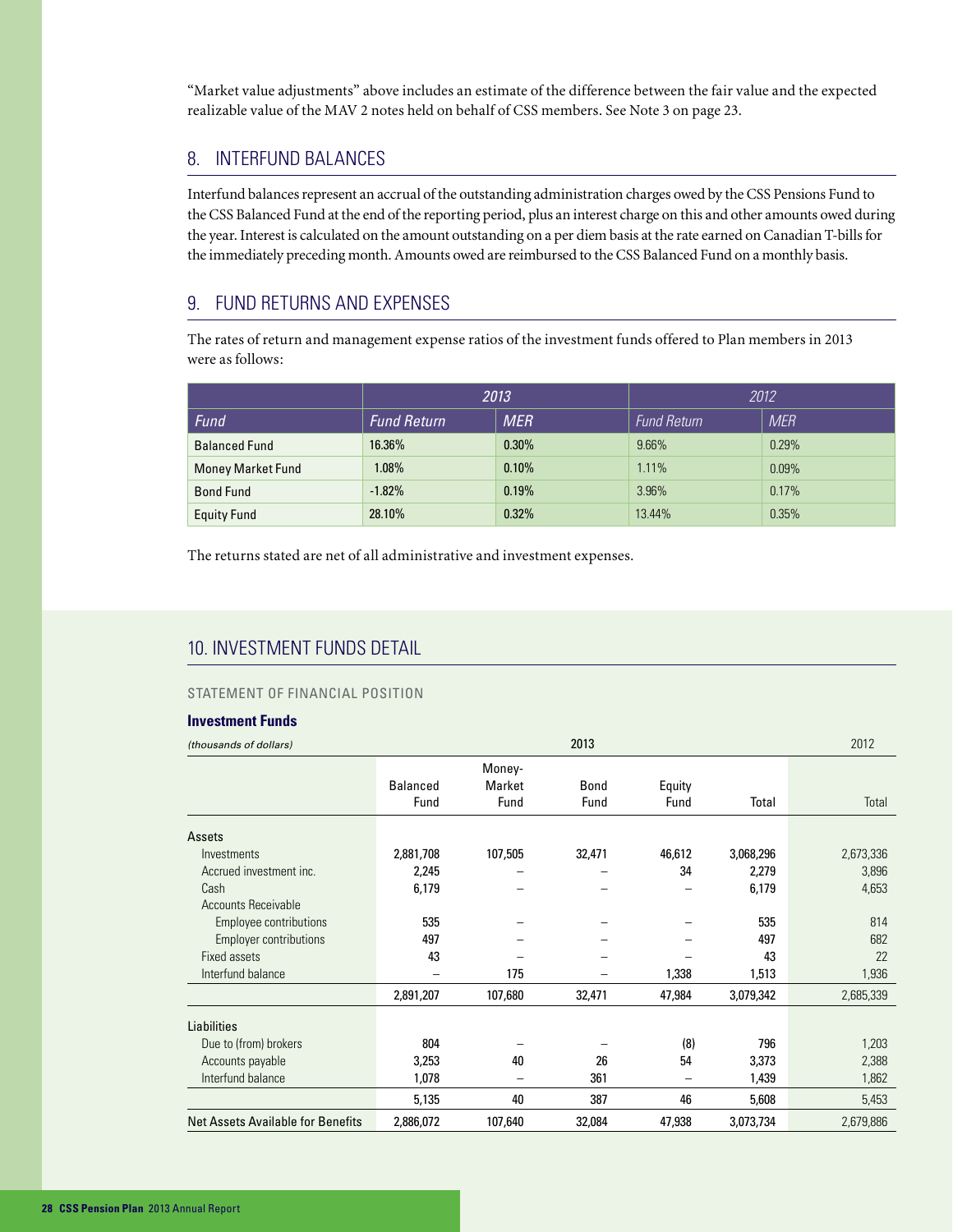#### STATEMENT OF CHANGES IN NET ASSETS AVAILABLE FOR BENEFITS

#### **Investment Funds**

| (thousands of dollars)              |                 |              | 2013        |                |           | 2012      |
|-------------------------------------|-----------------|--------------|-------------|----------------|-----------|-----------|
|                                     |                 | Money-       |             |                |           |           |
|                                     | <b>Balanced</b> | Market       | <b>Bond</b> | Equity         |           |           |
|                                     | Fund            | Fund         | Fund        | Fund           | Total     | Total     |
| Increase in Net Assets              |                 |              |             |                |           |           |
| Investment Income                   |                 |              |             |                |           |           |
| Interest                            | 27,164          | 1,389        | 1,014       |                | 29,567    | 33,305    |
| <b>Dividends</b>                    |                 |              |             |                |           |           |
| Canadian dividends                  | 15,789          |              |             | 317            | 16,106    | 14,197    |
| Foreign dividends                   | 8,029           |              |             | 175            | 8,204     | 13,071    |
| Pooled fund distribution            | 18,894          |              |             | 481            | 19,375    | 17,236    |
| Increase (decrease) in market       |                 |              |             |                |           |           |
| market value of investments         | 346,066         | 134          | (1, 919)    | 9,340          | 353,621   | 165,643   |
| Other                               | 661             | $\mathbf{1}$ | 6           | 5              | 673       | 338       |
|                                     | 416,603         | 1,524        | (899)       | 10,318         | 427,546   | 243,790   |
| Employee contributions              | 60,358          | 929          | 471         | 952            | 62,710    | 59,400    |
| <b>Employer contributions</b>       | 57,245          | 772          | 621         | 805            | 59,443    | 54,773    |
| Interfund transfers                 | 1,394           | 2,957        | (17, 811)   | 13,460         |           |           |
|                                     | 118,997         | 4,658        | (16, 719)   | 15,217         | 122,153   | 114,173   |
| Total increase (decrease) in assets | 535,600         | 6,182        | (17, 618)   | 25,535         | 549,699   | 357,963   |
| Decrease in Net Assets              |                 |              |             |                |           |           |
| Administrative expenses             |                 |              |             |                |           |           |
| Investment services                 | 6,706           | 11           | 45          | 83             | 6,845     | 6,037     |
| Inv. trans costs (recovery)         | 309             |              |             |                | 309       | 98        |
| Salaries employment cost            | 1,234           | 61           | 21          | 15             | 1,331     | 1,243     |
| <b>Operations</b>                   | 635             | 31           | 11          | 9              | 686       | 660       |
| Membership control                  | 188             | 9            | 4           | $\overline{2}$ | 203       | 188       |
| Admin. expense (recovery)           | (859)           | L.           | L.          | L.             | (859)     | (866)     |
|                                     | 8,213           | 112          | 81          | 109            | 8,515     | 7,360     |
| Equity repayments                   | 88,357          | 13,820       | 3,099       | 700            | 105,976   | 122,640   |
| Variable benefit payments           | 6,814           | 2,944        | 583         | 30             | 10,371    | 8,576     |
| Equity transferred to pensions fund | 23,350          | 6,735        | 904         | $\overline{a}$ | 30,989    | 32,491    |
|                                     | 118,521         | 23,499       | 4,586       | 730            | 147,336   | 163,707   |
| Total decrease in assets            | 126,734         | 23,611       | 4,667       | 839            | 155,851   | 171,067   |
| Increase(Decrease) in Net Assets    | 408,866         | (17, 429)    | (22, 285)   | 24,696         | 393,848   | 186,896   |
| Net Assets, Beginning of Year       | 2,477,206       | 125,069      | 54,369      | 23,242         | 2,679,886 | 2,492,990 |
| Net Assets, End of Period           | 2,886,072       | 107,640      | 32,084      | 47,938         | 3,073,734 | 2,679,886 |